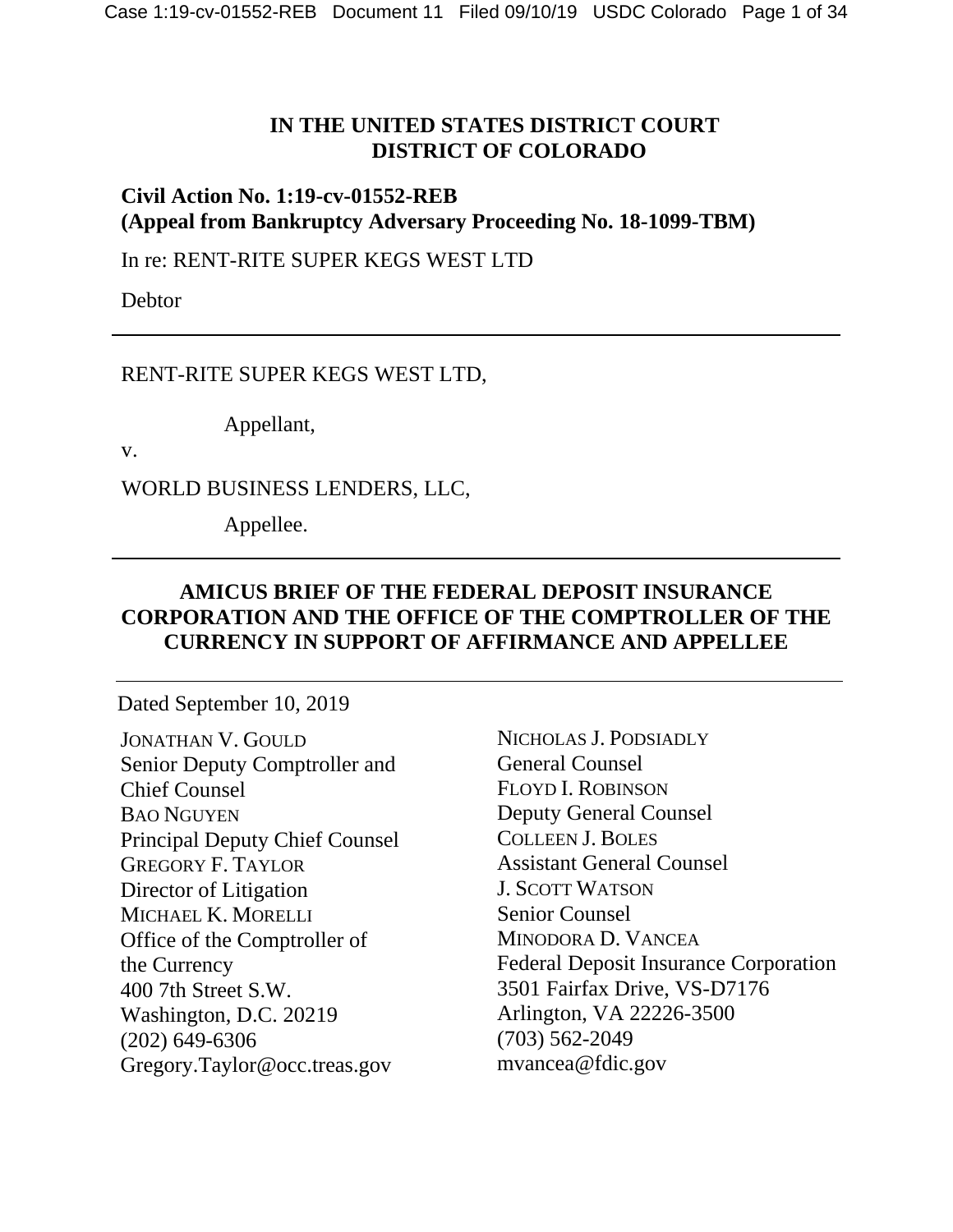# **TABLE OF CONTENTS**

| The Bankruptcy Court Correctly Decided That The Interest Rate In The<br>Promissory Note Was Valid When The Note Was Made And Remains                                             |
|----------------------------------------------------------------------------------------------------------------------------------------------------------------------------------|
| A. The Interest Rate In The Promissory Note Was Valid When Made<br>Because Section 1831d Allows The Bank To Charge Any Rate                                                      |
| B. The Interest Rate In The Promissory Note Remains Valid And                                                                                                                    |
| 1. Under The Longstanding Valid-When-Made Rule, An Interest<br>Rate That Was Non-Usurious When The Loan Was Made                                                                 |
| 2. Under Another Well-Settled Rule, An Assignee Succeeds<br>To All The Assignor's Rights In The Contract, Including The<br>Right To Receive The Interest Rate Agreed Upon In The |
| 3. Section 1831d Itself Gives Banks The Power To Assign Their                                                                                                                    |
|                                                                                                                                                                                  |
|                                                                                                                                                                                  |
| <b>CERTIFICATE OF COMPLIANCE</b>                                                                                                                                                 |

# CERTIFICATE OF SERVICE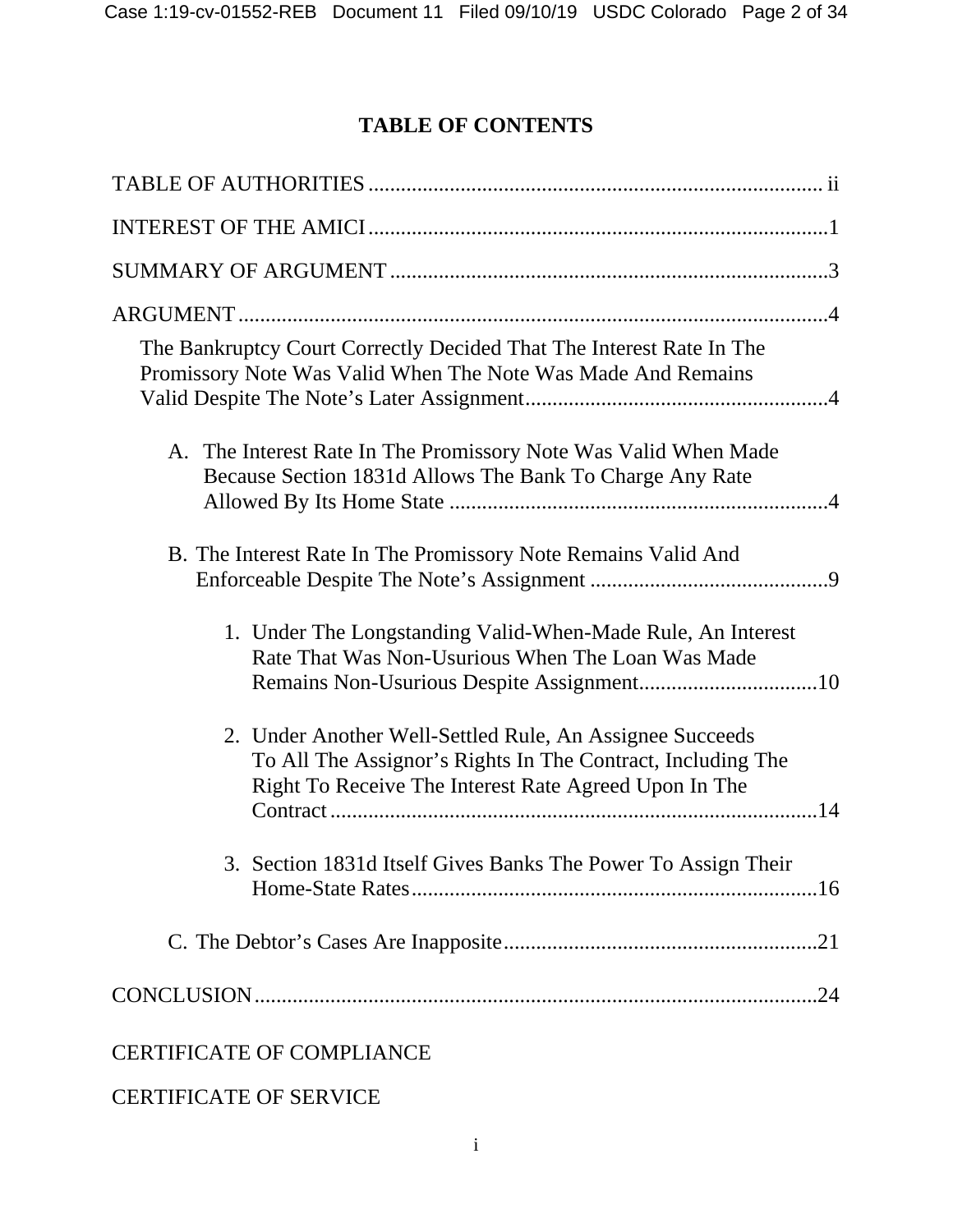# **TABLE OF AUTHORITIES**

## **CASES**

| Ahmad v. Furlong,                                                      |
|------------------------------------------------------------------------|
| Arizona v. U.S.,                                                       |
| Bob Jones University v. U.S.,                                          |
| Concord Realty v. Cont'l Funding,                                      |
| Coral Gables First Nat'l Bank v. Constructors of Florida,              |
| Dean Witter Reynolds Inc. v. Var. Annuity Life Ins. Co.,               |
| Discover Bank v. Vaden,<br>489 F.3d 594 (4th Cir. 2007)                |
| FAIC Securities, Inc. v. U.S.,                                         |
| Farmers Acceptance Corp. v. Howard K. Delozier Construction Co.,<br>15 |
| FDIC v. Lattimore Land Corp.,                                          |
| FDIC v. Tito Castro Constr. Co.,                                       |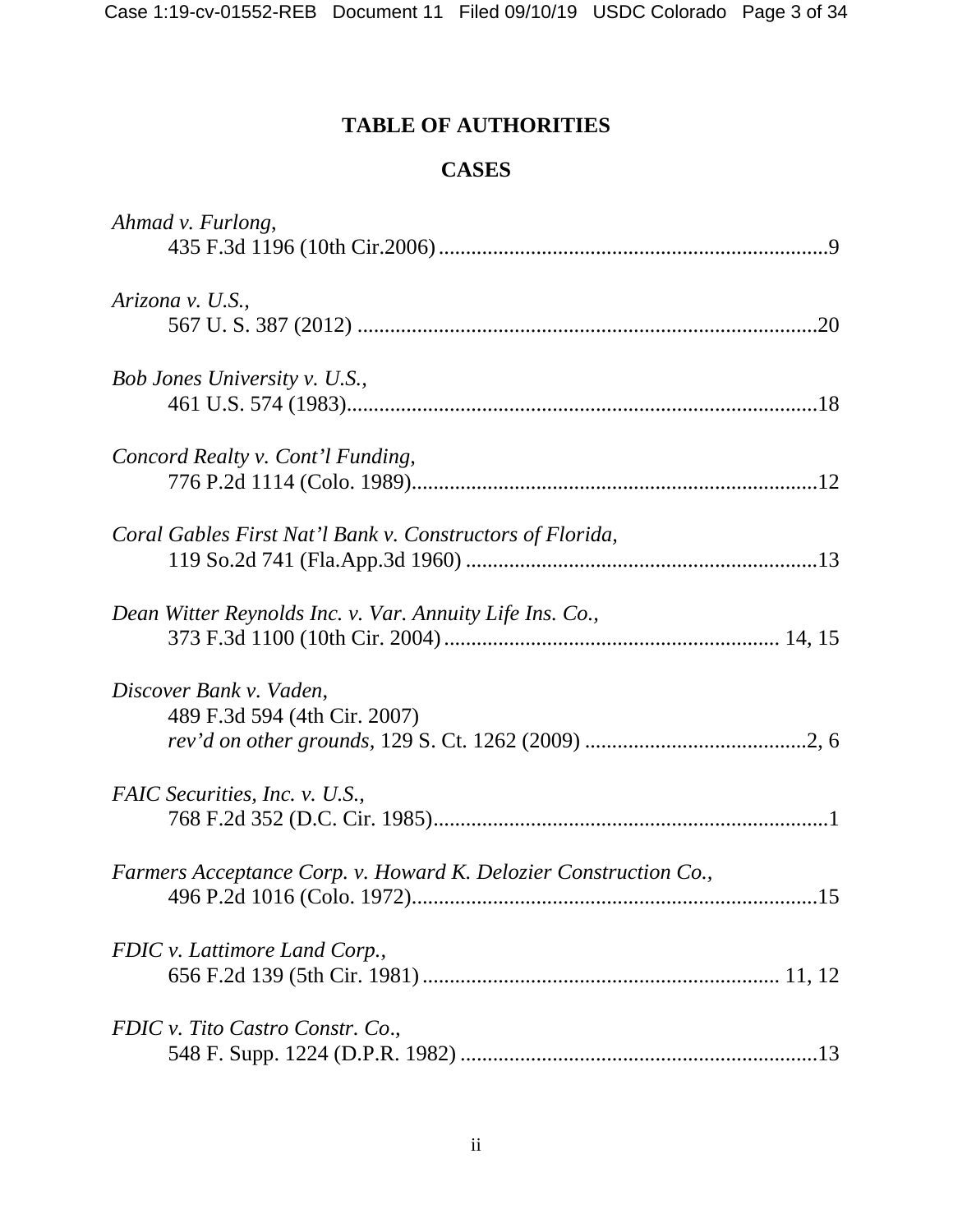| Fidelity Federal Savings & Loan Assn. v. de la Cuesta,          |
|-----------------------------------------------------------------|
| First Nat'l Bank v. Danek,                                      |
| Franklin Nat'l Bank v. New York,                                |
| Gaither v. Farmers' & Mechanics' Bank of Georgetown,            |
| Gavey Prop. / 762 v. First Financial Sav. & Loan Assoc.,        |
| Gould v. Jackson,                                               |
| Greenwood Tr. Co. v. Mass.,                                     |
| Highway Equip. & Supply Co. v. Jones,                           |
| Hoffman v. Key Federal Sav. and Loan Ass'n.,                    |
| In Re Rent-Rite Superkegs West, Ltd.,                           |
| Jackson v. Thweatt,                                             |
| Madden v. Midland Funding, LLC,                                 |
| Marquette Nat'l Bank of Minneapolis v. First Omaha Serv. Corp., |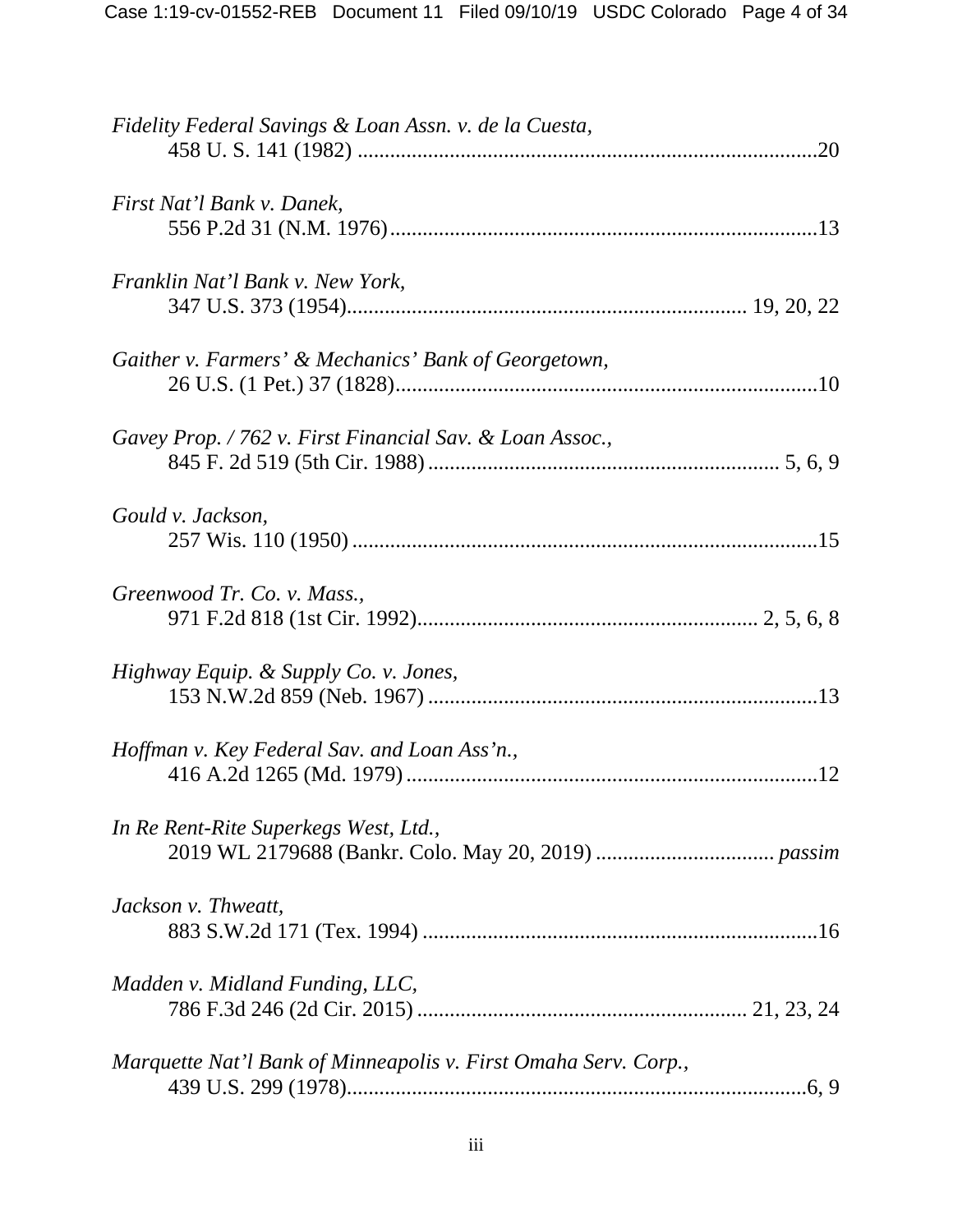| Meade v. Avant of Colorado, LLC,                      |
|-------------------------------------------------------|
| Morales v. TWA,                                       |
| Nichols v. Fearson,                                   |
| Olvera v. Blitt & Gaines, P.C.,                       |
| Planters' Bank of Miss. v. Sharp,                     |
| Rangen, Inc. v. Valley Trout Farms, Inc.,             |
| Rauscher Pierce Refsnes, Inc. v. FDIC,                |
| Saul v. Midlantic Nat'l Bank South,                   |
| Schmeling v. NORDAM,                                  |
| Southwest Concrete Prods. v. Gosh Construction Corp., |
| Sprint Communications Co. v. APCC Services, Inc.,     |
| State v. J. C. Penney Co.,                            |
| Stoorman v. Greenwood Trust Co.,                      |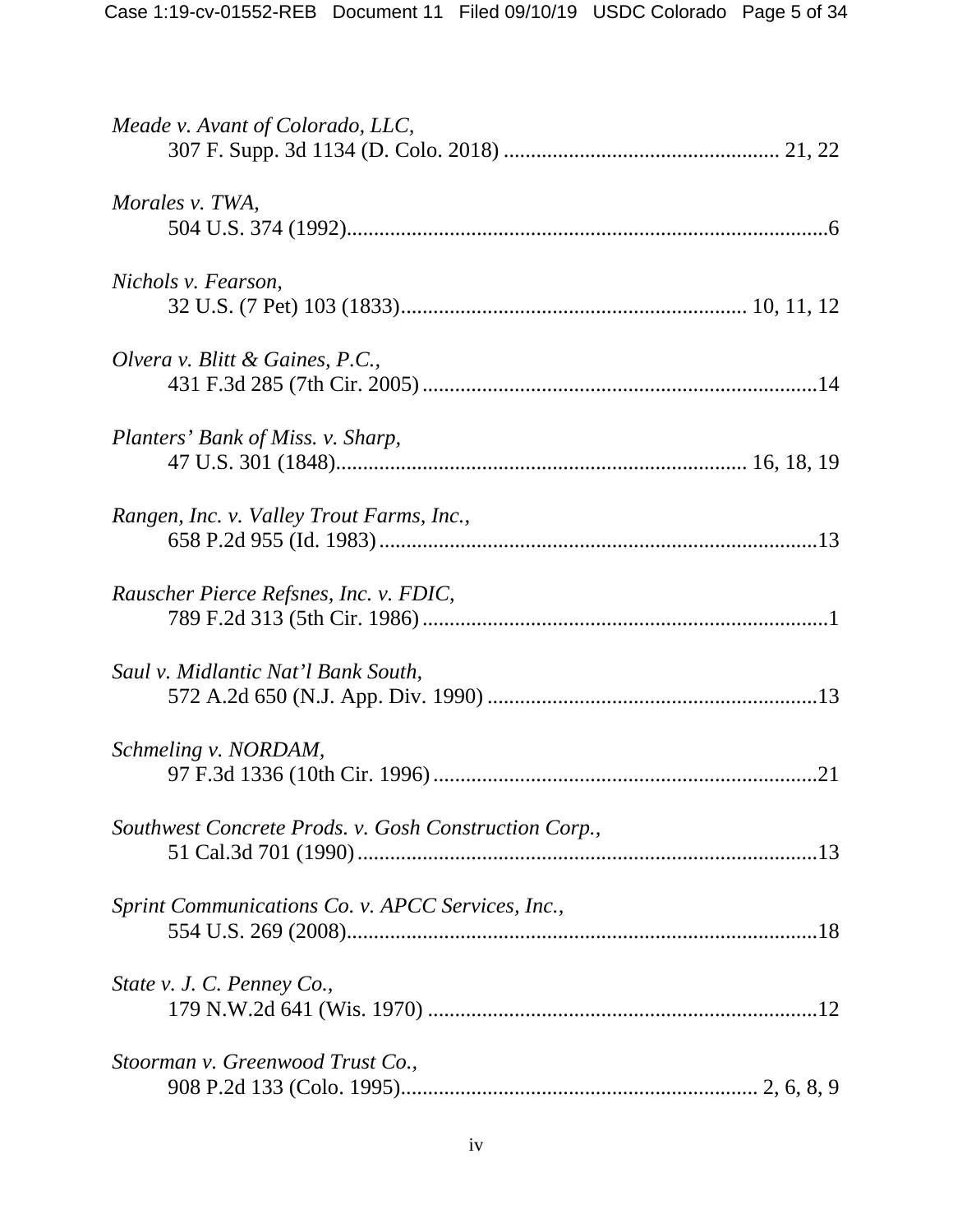| Strike v. Trans-West Discount Corp.,<br>92 Cal.App.3d 735 (Cal. Ct. App. 4th Dist. 1979) 11, 12, 17, 18 |  |  |
|---------------------------------------------------------------------------------------------------------|--|--|
| Tate v. Wellings,                                                                                       |  |  |
| Tivoli Ventures, Inc. v. Bumann,                                                                        |  |  |
| Tuttle v. Clark,                                                                                        |  |  |
| Unity Plan Finance Co. v. Green,                                                                        |  |  |
| Waggener v. Holt Chew Motor Co.,                                                                        |  |  |
| Watkins v. Taylor,                                                                                      |  |  |
| <b>STATUTES</b>                                                                                         |  |  |
|                                                                                                         |  |  |
|                                                                                                         |  |  |

### **OTHER AUTHORITIES**

| Blackstone, William, Commentaries on the Laws of England |  |
|----------------------------------------------------------|--|
|                                                          |  |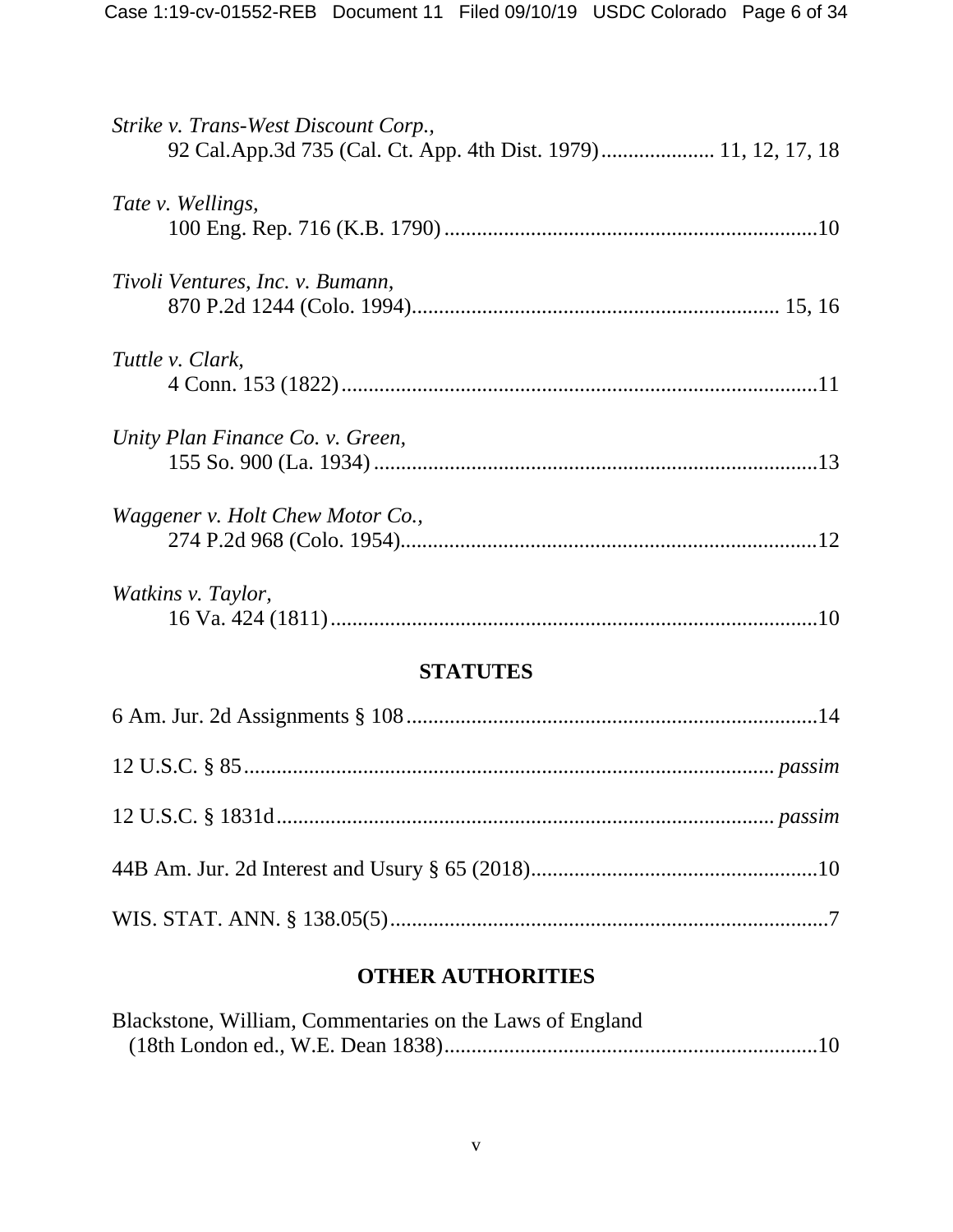| Depository Institutions Deregulation and Monetary Control Act of 1980           |  |
|---------------------------------------------------------------------------------|--|
| FDIC, Credit Cart Securitization Manual, Introduction (2007)                    |  |
| https://www.fdic.gov.regulations/examinations/credit_card                       |  |
|                                                                                 |  |
| FDIC General Counsel's Opinion No. 11, Interest Charges by Interstate State     |  |
|                                                                                 |  |
|                                                                                 |  |
| S Rep No. 96-368, 95 <sup>th</sup> Cong., 1 <sup>st</sup> Sess. (1979),         |  |
|                                                                                 |  |
| Brief of The United States as Amicus Curiae,                                    |  |
|                                                                                 |  |
| United States Dep't of Treasury, Report: A Financial System That Creates        |  |
| Economic Opportunities, Nonbank Financials, Fintech, and Innovation             |  |
| (July 2018), https://home.treasury.gov/sites/default/files/2018-07/A-Financial- |  |
| System-that-Creates-Economic-Opportunities---Nonbank-Financipdf 23              |  |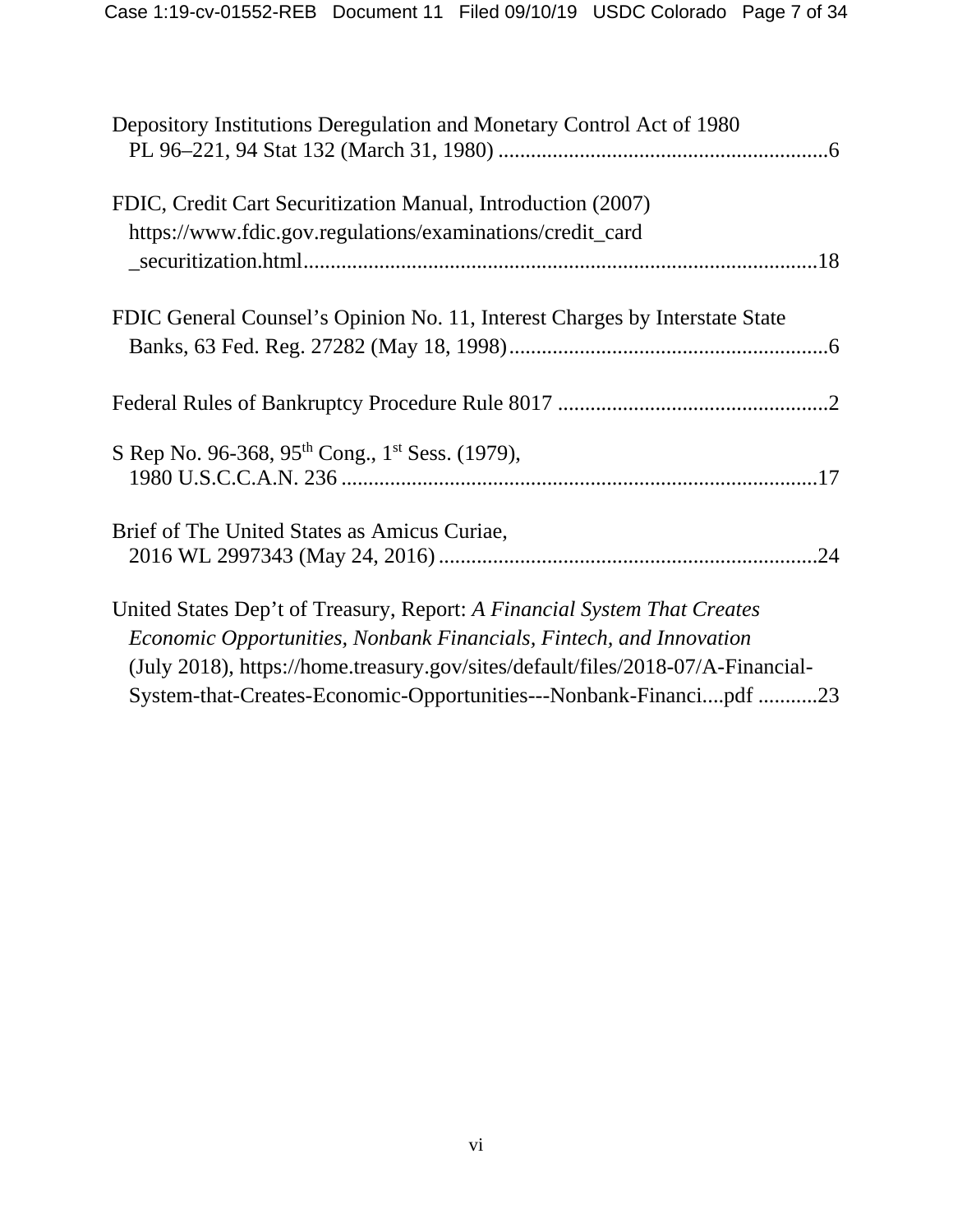#### **INTEREST OF THE AMICI**

"To restore depositor confidence and stimulate economic growth" after the stock market crash of 1929 had "resulted in an almost total collapse of the nation's banking system," Congress in 1933 established the federal deposit insurance system and created the Federal Deposit Insurance Corporation ("FDIC") to administer it.<sup>[1](#page-7-0)</sup> For over eight decades since then, the FDIC has preserved and promoted public confidence in the U.S. financial system by insuring deposits at banks and savings institutions (currently over \$7.6 trillion); by supervising and regulating thousands of banks and savings institutions;<sup>2</sup> by identifying, monitoring, and addressing risks to the deposit insurance funds; and by acting as receiver of failed financial institutions so as to limit the effect on the economy and the financial system when a bank fails. The Office of the Comptroller of the Currency ("OCC") was created in 1863 in order to ensure "a safe and sound banking system"—a key element to the "stability of the nation."[3](#page-7-2) The OCC charters, regulates, and supervises all national banks and federal savings associations.

In recognition of the national importance of cases interpreting 12 U.S.C. § 1831d, and of their direct impact on the banking and financial markets, the FDIC has filed numerous amicus briefs over the years in such cases. The courts deciding

l

<span id="page-7-0"></span><sup>1</sup> *FAIC Securities, Inc. v. U.S.*, 768 F.2d 352, 354 (D.C. Cir. 1985).

<span id="page-7-1"></span><sup>2</sup> The FDIC insures deposits at 5,303 insured depository institutions and directly supervises 3,418 state-chartered banks and savings institutions that are not members of the Federal Reserve System, and provides back-up supervision for all banks and savings associations in the United States.

<span id="page-7-2"></span><sup>3</sup> *Rauscher Pierce Refsnes, Inc. v. FDIC*, 789 F.2d 313, 314 (5th Cir. 1986).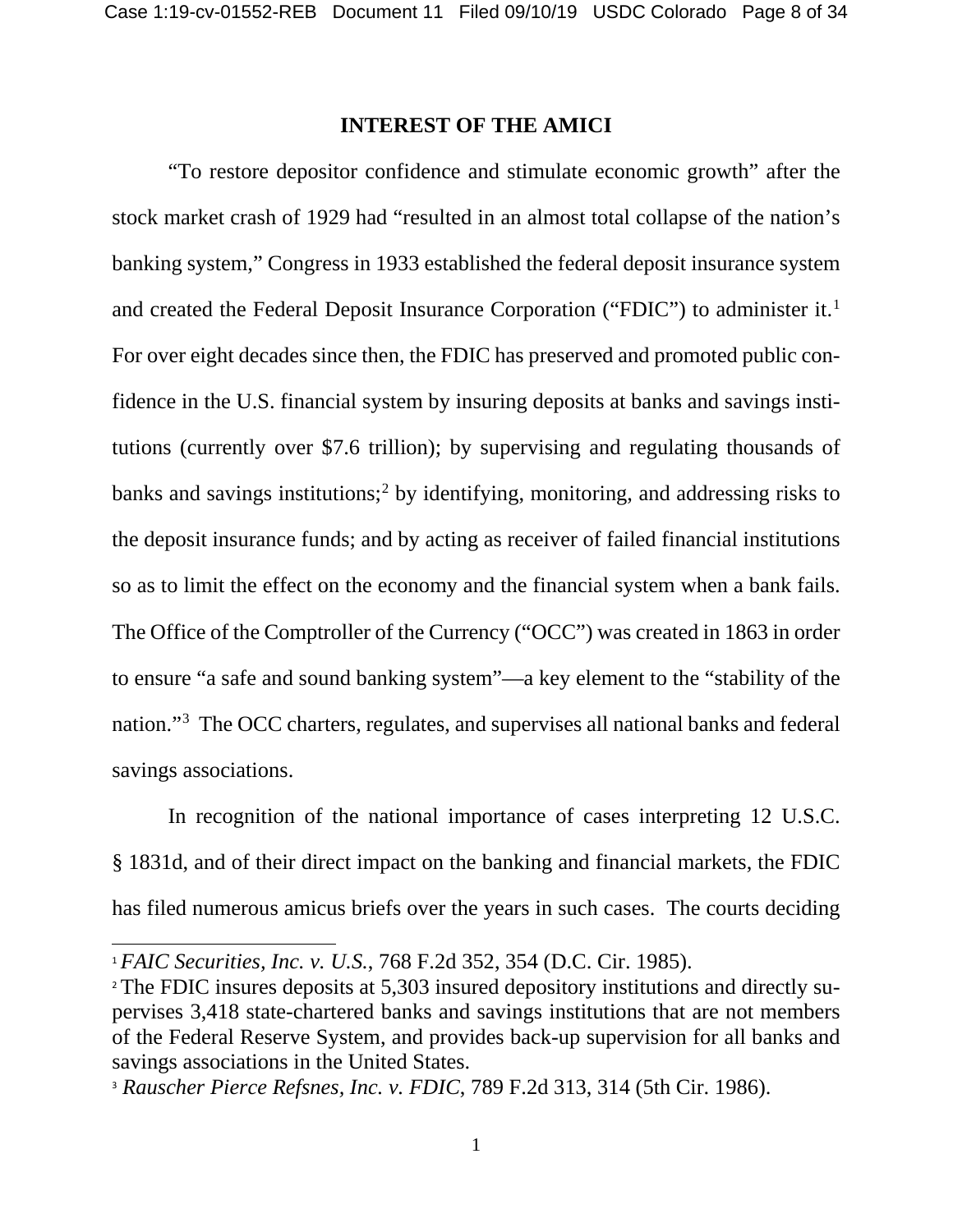those cases have adopted the interpretation of Section 1831d presented in the FDIC's amicus briefs.[4](#page-8-0) This appeal is just as important as those other cases interpreting Section 1831d, and is particularly important because it goes to one of the core elements of the banks' ability to engage in safe and sound banking: their ability to sell loans. As we discuss in this brief, the ability to sell loans (and transfer enforceable rights to the buyer) is necessary for banks to be able to satisfy depositor withdrawals or repay large debts; to maintain adequate levels of capital and liquidity; to diversify their funding sources and interest-rate risks, and to have funds available for further lending to consumers.

The interpretations at issue in this appeal thus have serious implications for thousands of banks and financial institutions across the country, potentially affecting their ability to maintain their safety and soundness through loan sales and securitizations, which could have unintended consequences for consumers, credit markets, and the U.S. financial system.

Under Rule 8017(a)(2), the FDIC and OCC, as agencies of the United States, "may file an amicus brief without the consent of the parties or leave of court." As federal banking regulators charged by Congress with ensuring the safety and soundness of state and national banks and with maintaining financial stability in the banking system, the FDIC and OCC have unique expertise and perspectives that warrant the Court's attention.

<span id="page-8-0"></span><sup>4</sup> *See, e.g.*, *Stoorman v. Greenwood Trust Co*., 908 P.2d 133 (Colo. 1995); *Greenwood Tr. Co. v. Mass.*, 971 F.2d 818 (1st Cir. 1992); *Discover Bank v. Vaden*, 489 F.3d 594, 604-06 (4th Cir. 2007) *rev'd on other grounds,* 129 S.Ct. 1262 (2009).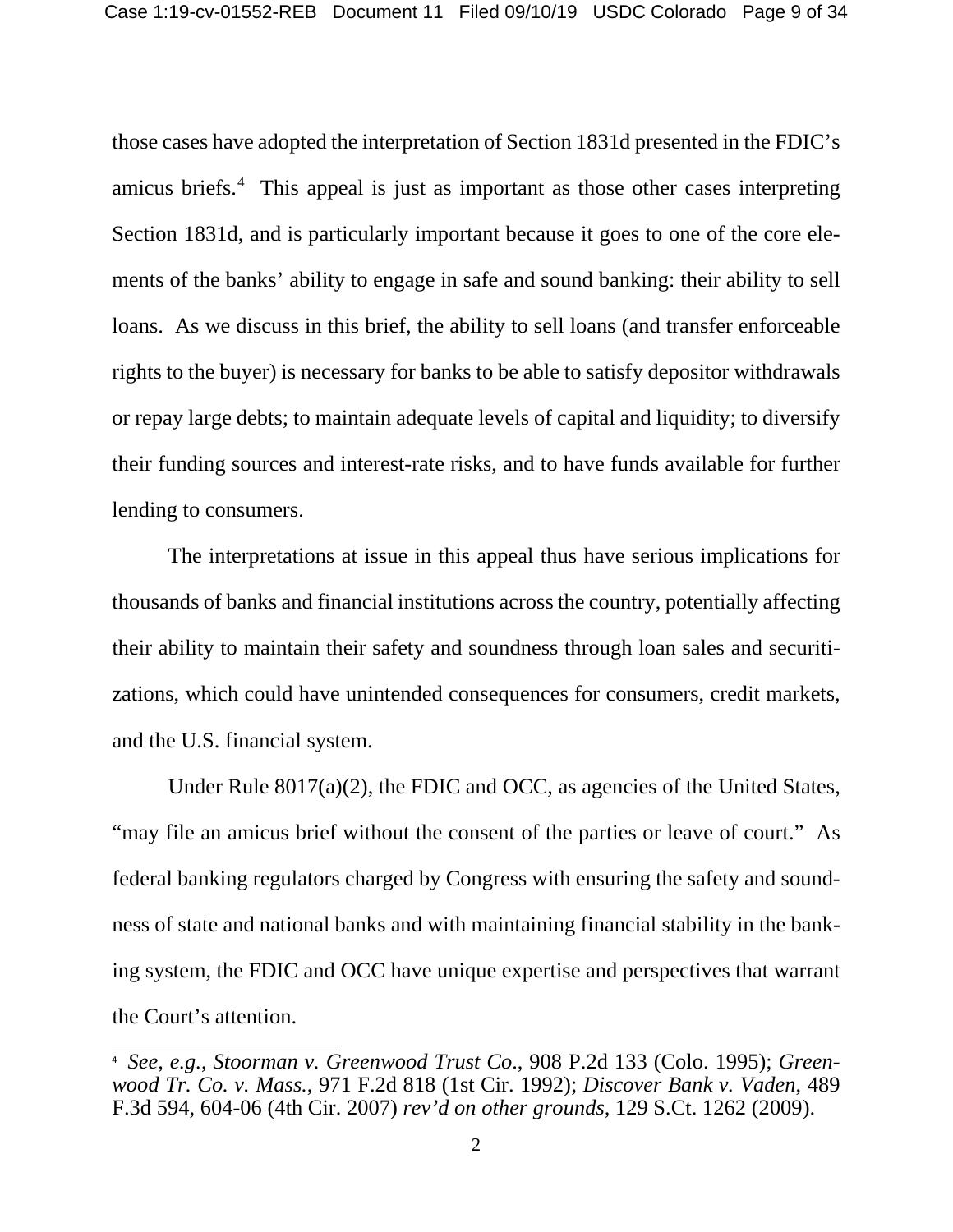#### **SUMMARY OF ARGUMENT**

The bankruptcy court correctly decided both (1) that the interest rate in the Promissory Note was valid and enforceable when the Note was made (May 20, 2019 Order ("Op.") at 18-20), and (2) that it remained valid and enforceable after the Note's assignment (Op. at 20-22).<sup>[5](#page-9-0)</sup>

The first conclusion is not seriously in dispute, as the plain text of 12 U.S.C. § 1831d expressly provides that a state bank may charge whatever interest rate is permitted by the laws of the state where it is located (here, Wisconsin), and that the usury laws of other states are preempted. Numerous Supreme Court and federal court decisions foreclose any contrary result. Because Wisconsin law permits the interest rate to which the parties agreed in the Promissory Note, Bank of Lake Mills was permitted to charge that interest rate, and the interest rate was valid and enforceable when the Note was made. *Id*.

The second conclusion is compelled by well-settled law. First, as the bankruptcy court correctly explained, under the longstanding valid-when-made rule, "if the interest rate in the original loan agreement was non-usurious, the loan cannot become usurious upon assignment—so, the assignee lawfully may charge interest at the original rate." Op. 21. Second, the same conclusion follows from another fundamental rule of contract law, namely that an assignee succeeds to all the assignor's

<span id="page-9-0"></span><sup>&</sup>lt;sup>5</sup> The Order is included in Appendix A to Appellant's brief.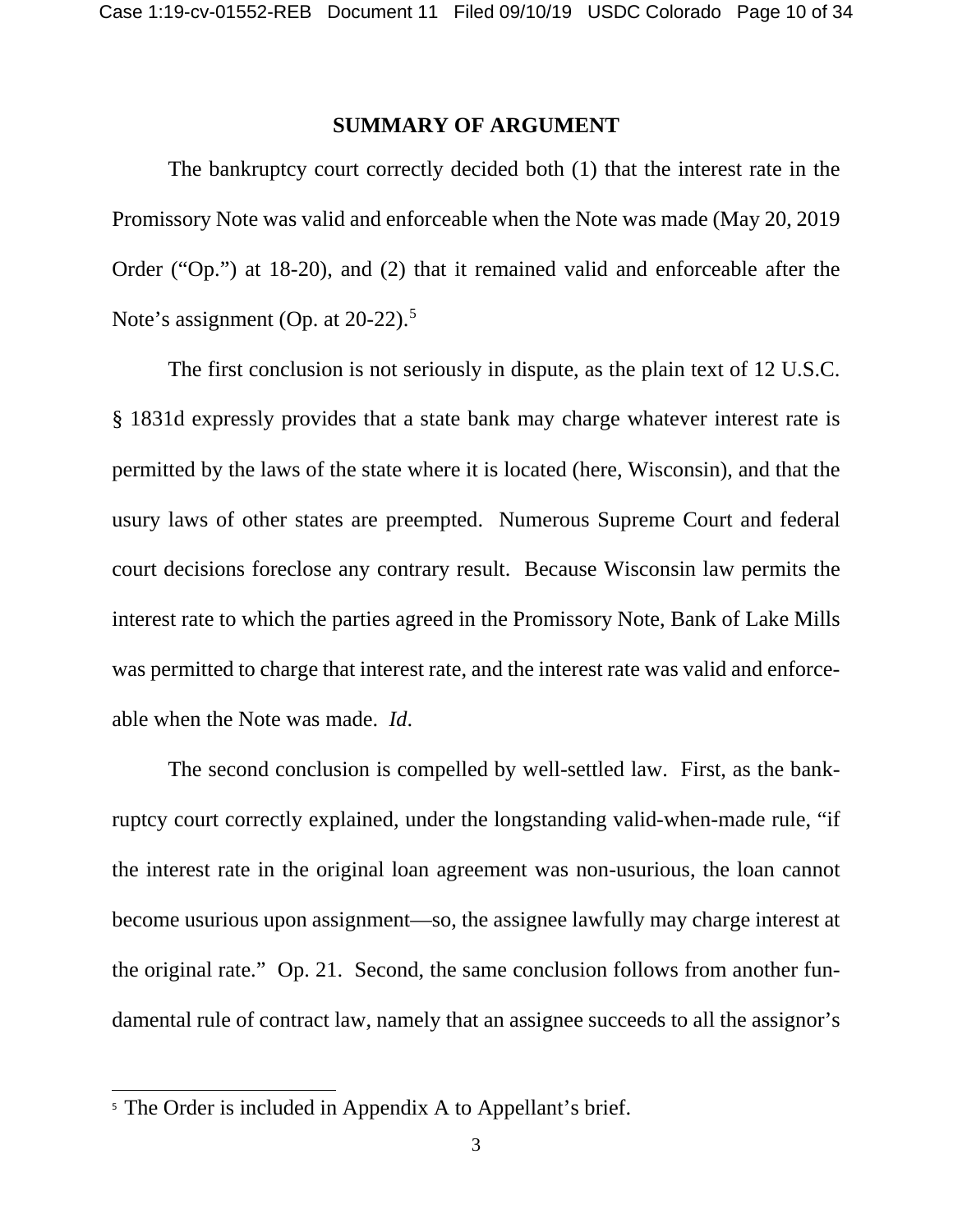rights in the contract, including the right to receive the consideration agreed upon in the contract—here, the interest rate agreed upon. Under this rule, because the assignor (the bank) was authorized to charge the interest in the Promissory Note, the assignee inherited the same contractual right, since contract law puts the assignee in the assignor's shoes. Third, the same result is required by the text of Section 1831d. It is well-settled that a bank's power to make loans carries within it the power to assign them, and thus a bank's statutory power under Section 1831d to make loans (at particular rates) necessarily includes the power to assign the loans (at those rates).

#### **ARGUMENT**

### **The Bankruptcy Court Correctly Decided That The Interest Rate In The Promissory Note Was Valid When The Note Was Made And Remains Valid Despite The Note's Later Assignment**

The bankruptcy court correctly decided that the interest rate in the Promissory Note is valid under Section 1831d, which allows Bank of Lake Mills to charge any rate allowed by the state where the bank is located (Wisconsin) and preempts the contrary state usury laws of other states. The bankruptcy court also correctly decided that that interest rate remains valid despite the Note's later assignment.

#### **A. The Interest Rate In The Promissory Note Was Valid When Made Because Section 1831d Allowed The Bank To Charge Any Rate Allowed By Its Home State**

1. Section 1831d allows federally-insured state banks to charge interest at the highest of (1) a federal rate tied to the discount rate on 90-day commercial paper, or (2) "the rate allowed by the laws of the State … where the bank is located." 12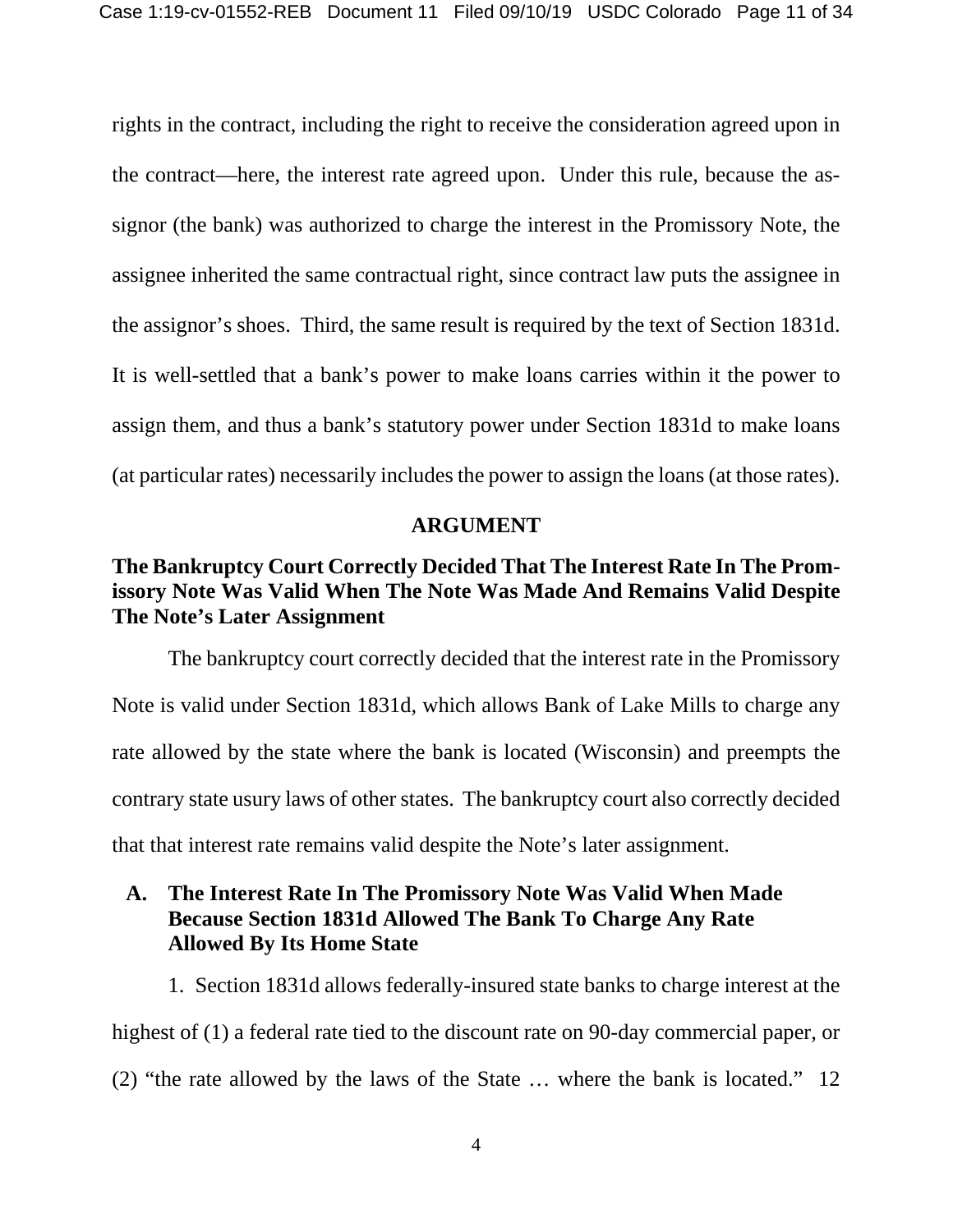U.S.C. § 1831d. Section 1831d borrowed its language from the earlier-enacted 12 U.S.C. § 85, which allows national banks to charge these same rates. *Greenwood*, 971 F.2d at 826-27. Congress patterned Section 1831d after 12 U.S.C. § 85 in order to achieve "parity" and "competitive equality" between state and national banks in the interest-rate area. *Id.* (citations omitted).

Ensuring competitive equality through Section 1831d was key to resolving the credit crunch and the troubles in the state banking sector existing at the time of Section 1831d's enactment in 1980. Specifically, "[a]s the 1970s wound down, the Nation was caught in the throes of a devastating credit crunch. Interest rates soared." *Id.* "Nevertheless, state lending institutions were constrained in the interest they could charge by state usury laws which often made loans economically unfeasible from a lender's coign of vantage," which further deepened the credit crunch. *Id*. In addition, unable to make loans at the low rates required by state usury rates, state banks could not serve their customers' demand for credit and were thus "being battered by competition from national banks that were allowed to charge higher rates of interest by federal law." *Gavey Properties/762 v. First Fin. Sav. & Loan*, 845 F.2d 519, 521 (5th Cir.1988). Specifically, national banks enjoyed a competitive advantage under Section 85 because they could charge the high federal rates prevailing then, and, when such banks were located in states that had eliminated or relaxed usury ceilings, they could also export the higher interest rates of their home states to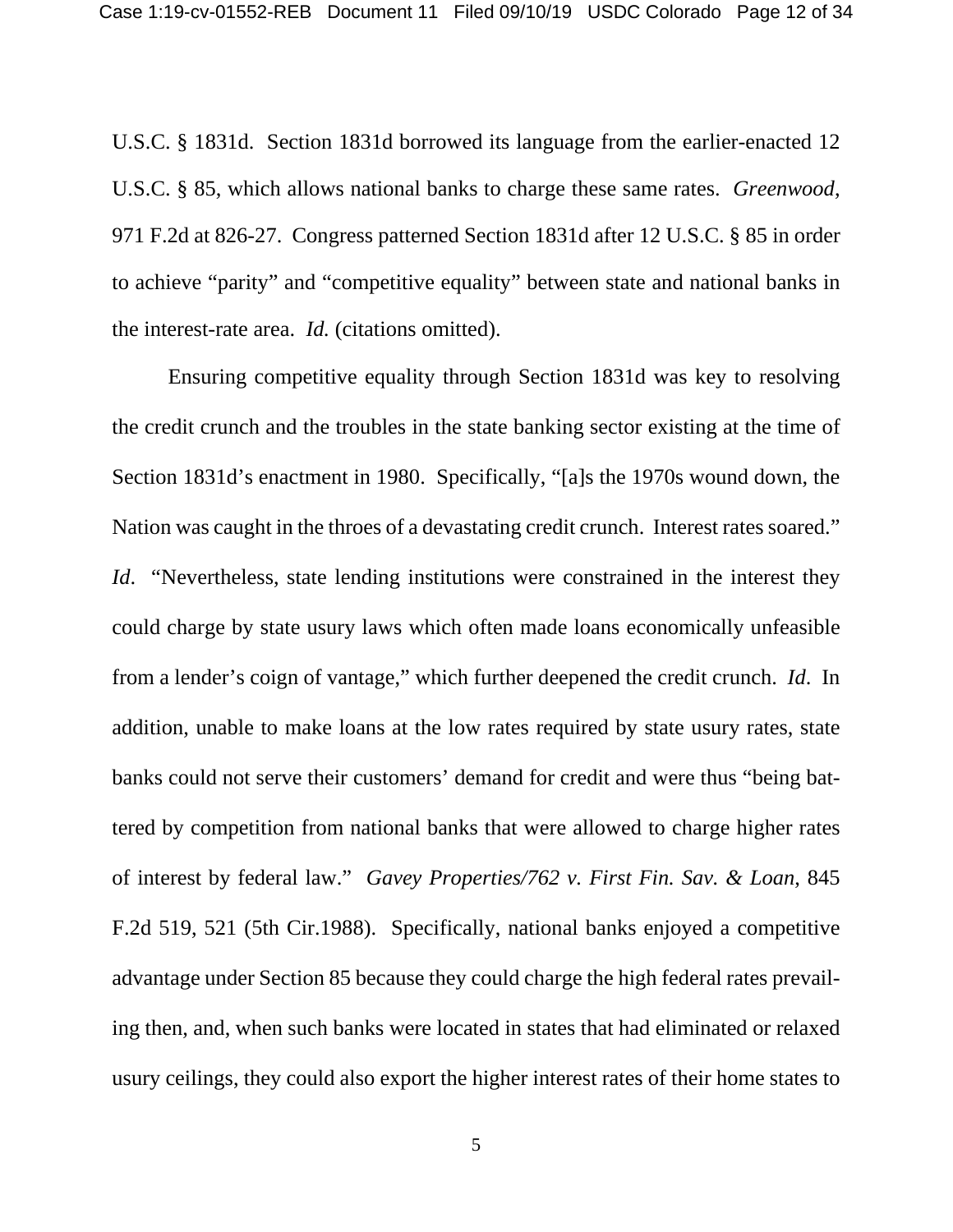transactions with out-of-state borrowers, notwithstanding the lower usury limits in the borrowers' states. *See Marquette Nat'l Bank of Minneapolis v. First Omaha Serv. Corp.*, 439 U.S. 299, 308, 318-19 (1978) (confirming that national banks can export rates).<sup>[6](#page-12-0)</sup> Congress therefore passed the Depository Institutions Deregulation and Monetary Control Act of 1980 ("DIDA"), which added Section 1831d, in order to level the playing field between state and national banks, and to "assure that borrowers could obtain credit in states with low usury limits." *Gavey*, 845 F.2d at 521.

Because the text of Section 1831d was patterned after Section 85 and borrows its language, and because Congress expressly intended to achieve parity between the application of the two statutes, the courts and the regulators have given Section 1831d and Section 85 the "same interpretation." *Stoorman*, 908 P.2d at 135; *see also Morales v. TWA*, 504 U.S. 374, 383 (1992) (courts give statutes sharing the same language the same interpretation); *Greenwood*, 971 F.2d 818 at 827 (reading Section 1831d to allow exportation of interest rates just like Section 85 because "[t]he historical record clearly requires a court to read the parallel provisions of DIDA and [Section 85] *in pari materia*"); *Vaden*, 489 F.3d at 604-06 (explaining that Section 1831d "is to state-chartered banks" as Section 85 "is to national banks" and interpreting the statutes in the same manner); FDIC General Counsel's Opinion

<span id="page-12-0"></span><sup>&</sup>lt;sup>6</sup> This brief uses "home state" as a shorthand for the state "where the bank is located," the statutory term used in Section 1831d.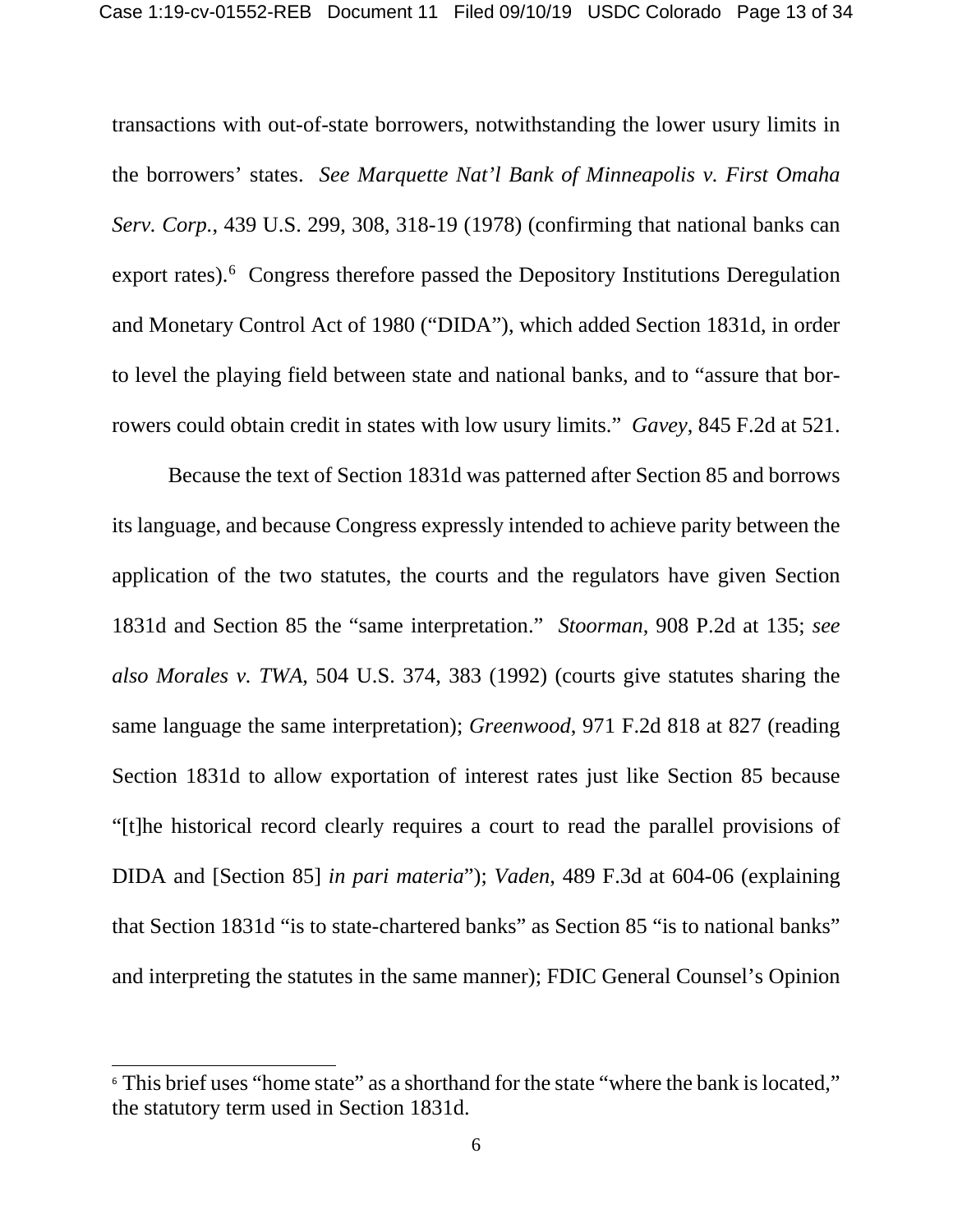No. 11, Interest Charges by Interstate State Banks, 63 Fed. Reg. 27282 (May 18, 1998) (to achieve "parity" and given the borrowed language, Section 1831d must receive the same interpretation as Section 85).

2. Section 1831d authorizes Bank of Lake Mills to make loans at the interest rate "allowed by the laws of the State … where the bank is located." 12 U.S.C. § 1831d. Since Bank of Lake Mills is located in Wisconsin, Section 1831d thus authorizes it to charge interest at the rate allowed in Wisconsin. Like many other states, Wisconsin does not have usury laws that apply to loans to corporations, allowing banks to charge corporate customers like the Debtor *any* rate, including the rate at issue here. *See* WIS. STAT. ANN. § 138.05(5) ("This section [on usury rates] shall not apply to loans to corporations or limited liability companies.").

Accordingly, under the plain text of Section 1831d, Bank of Lake Mills was allowed to charge the interest rate in the Promissory Note because Wisconsin, its home state, allows it. The contrary laws of other states are preempted, as expressly provided in Section 1831d:

if the applicable rate prescribed in this subsection exceeds the rate [a] State bank … would be permitted to charge in the absence of this subsection, such State bank … *may, notwithstanding any State constitution or statute which is hereby preempted for the purposes of this section*, take, receive, reserve, and charge on any loan … interest … at the rate allowed by the laws of the State … where the bank is located ….

12 U.S.C. § 1831d(a) (emphasis added).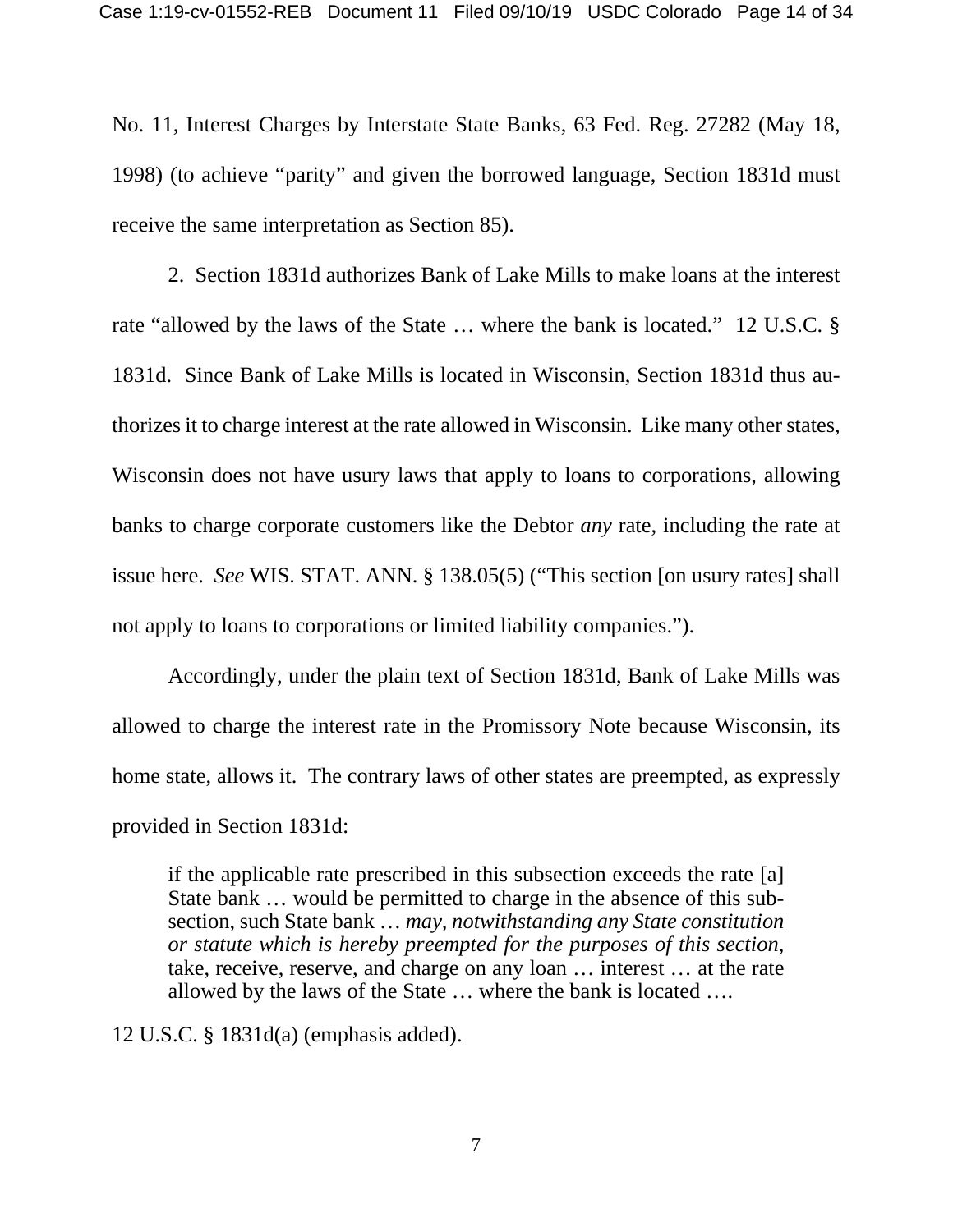Section 1831d thus provides that "if" the rate that Bank of Lake Mills "would be permitted to charge in the absence" of Section 1831d were the Colorado usury rate, that rate would be preempted because the rate "prescribed" in Section 1831d (the highest of the Wisconsin rate or the federal rate) "exceeds" the Colorado rate. *Id*. Thus, there is no need to perform a choice-of-law analysis to determine whether Colorado or Wisconsin law applies to the Promissory Note in addition to federal law: Colorado usury law either does not apply (the Note selects Wisconsin law) or, if it applies, it is preempted under Section  $1831d.<sup>7</sup>$  $1831d.<sup>7</sup>$  $1831d.<sup>7</sup>$ 

Numerous decisions from the U.S. Supreme Court and the federal courts of appeals interpreting Section 1831d and its national bank analog (Section 85), further confirm the plain meaning of the statute: that state and national banks may make loans at the rates allowed by the state where the bank is located, not where the borrower is located, and thus the usury laws of the borrowers' states are preempted. *See, e.g.*, *Greenwood*, 971 F.2d at 826-27 (holding that Massachusetts usury laws are inapplicable because Section 1831d permits a state bank located in Delaware to export its home state interest rates to out-of-state borrowers); *Stoorman*, 908 P.2d at 135-36 (holding that under Section 1831d, a state bank located in Delaware can

<span id="page-14-0"></span><sup>7</sup> The state law applying to the Deed of Trust is irrelevant: the Deed of Trust does not charge interest (it only imposes a security), so usury laws are inapplicable to it, as the bankruptcy court explained. Op. 39-40. But even if Colorado law applied because of the Deed of Trust's choice-of-law clause, it is preempted under Section 1831d because the permissible Wisconsin rate "exceeds" the Colorado rate. 12 U.S.C. § 1831d(a). Nothing in the choice-of-law clause precludes application of federal law: in fact, that clause expressly states that both Colorado and federal law apply. Op. 6. The Supremacy Clause resolves the conflict between them.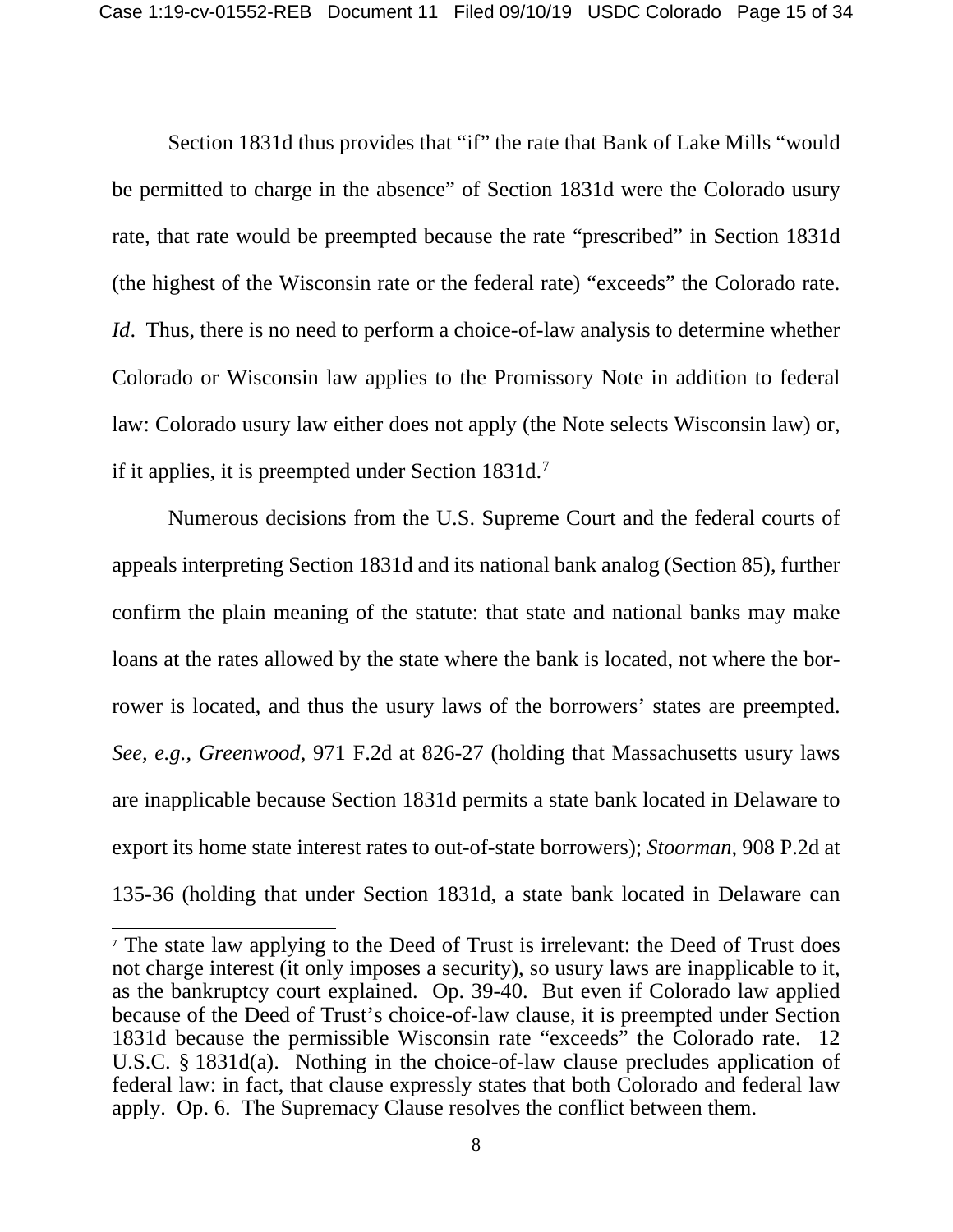charge Colorado customers certain interest (late fees) permitted by Delaware law but not by Colorado law); *Marquette*, 439 U.S. at 313 (Section 85 allows a national bank located in one state (there, Nebraska) to export the higher interest rates of its home state to transactions with out-of-state borrowers); *Gavey*, 845 F.2d at 521 ("Section 85 allows a [national] bank to 'export' the favorable usury rate of its home state").

Accordingly, the bankruptcy court correctly concluded that under Section 1831d, the loan here was not usurious when the bank made it because it was permitted by Wisconsin law, notwithstanding the Colorado Usury Statute, which is preempted. Op. 20. Indeed, the Colorado Supreme Court itself concluded that under Section 1831d, Colorado law is inapplicable in cases such as here, where a loan is made by a state bank located outside Colorado. *Stoorman*, 908 P.2d at 136.[8](#page-15-0)

#### **A. The Interest Rate In The Promissory Note Remains Valid And Enforceable Despite The Note's Assignment**

The bankruptcy court also correctly decided that "a promissory note originated by a state bank with a non-usurious interest rate under DIDA Section 1831d" cannot be "transformed into a usurious promissory note by virtue of assignment to a non-bank entity." Op. 21. This conclusion is compelled not only by the valid-whenmade rule and foundational principles of assignment law but also by Section 1831d itself.

<span id="page-15-0"></span><sup>&</sup>lt;sup>8</sup> The Debtor's waiver argument fails. A court has discretion to allow a party to "'constructively' amend [its] answer" by raising an affirmative defense in briefing without formal amendment. *Ahmad v. Furlong*, 435 F.3d 1196, 1202 (10th Cir. 2006). *See* Op. 24 n.58 (allowing Lender to assert the preemption defense because Lender raised it in the "Supplemental Legal Briefs").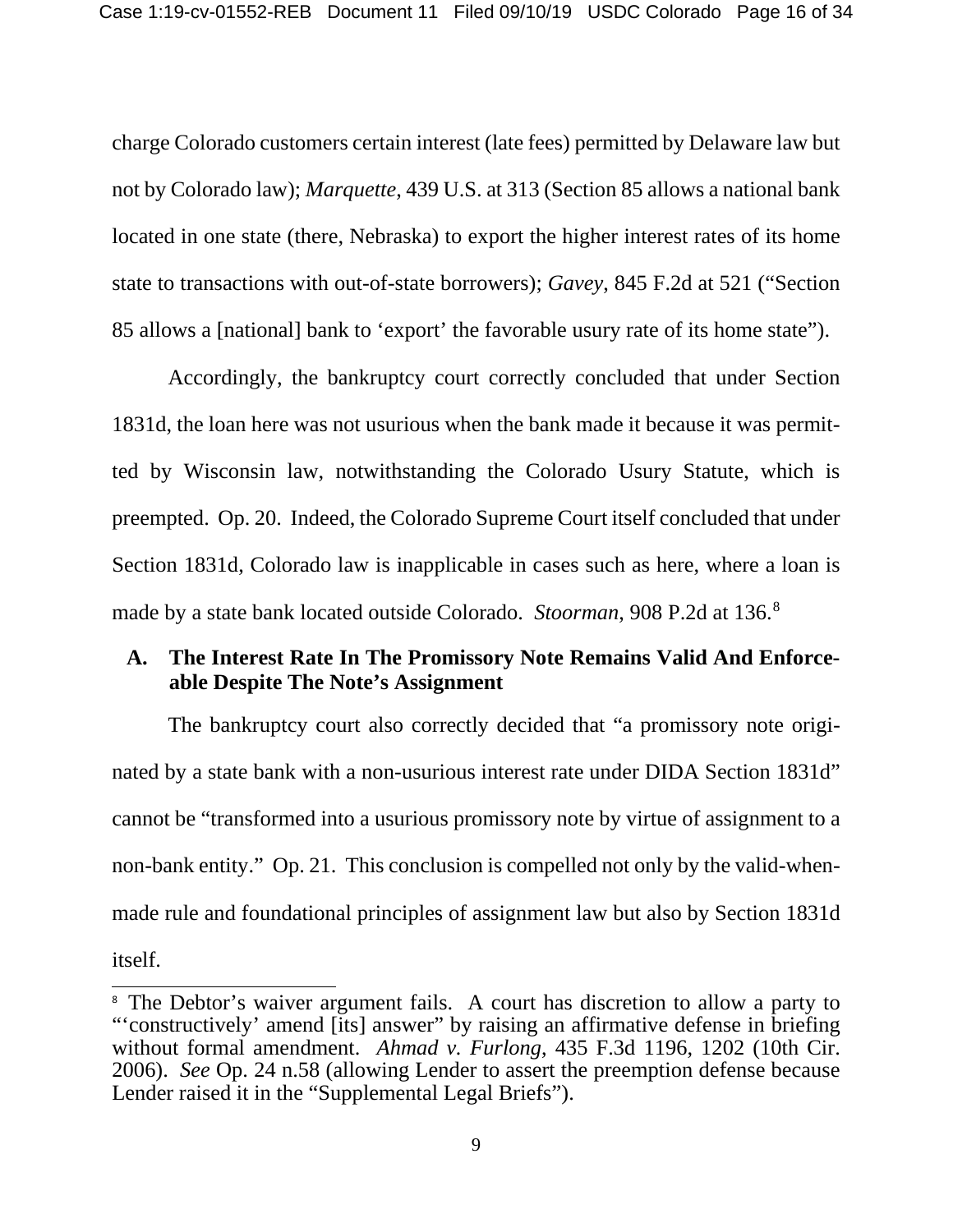#### **1. Under The Longstanding Valid-When-Made Rule, An Interest Rate That Was Non-Usurious When The Loan Was Made Remains Non-Usurious Despite Assignment**

For nearly 200 hundred years, it has been settled law that the "usurious nature of a transaction is [determined] at the inception of the transaction" and that "usury therefore must exist at the inception of the contract." 44B Am. Jur. 2d Interest and Usury § 65 (2018). Under this well-established and widely-accepted rule, if a contract was valid (not usurious) when it was made, it cannot be rendered usurious by later acts: "if the note [is] free from usury, in its origin, no subsequent … transactions … can affect it with the taint of usury." *Gaither v. Farmers' & Mechanics' Bank of Georgetown*, 26 U.S. 37, 43 (1828).

By the time the Supreme Court applied this valid-when-made rule in several cases in the nineteenth century, the rule was already so well-established that the Supreme Court described it as a "cardinal rule" of American law. *Nichols v. Fearson*, 32 U.S. 103, 109 (1833); *see also Watkins v. Taylor*, 16 Va. 424, 436 (1811) ("[I]f it was not usury at the time when the contract was entered into, no after circumstance can make it so"); 1 William Blackstone, Commentaries on the Laws of England 379 n.32 (18th London ed., W.E. Dean 1838) ("[t]he usury must be part of the contract in its inception" for a contract to be deemed usurious"); *Tate v. Wellings*, 100 Eng. Rep. 716, 721 (K.B. 1790) ("it must be shown that [the contract] was usurious at the time when it was entered into; for if the contract were legal at that time, no subsequent event can make it usurious").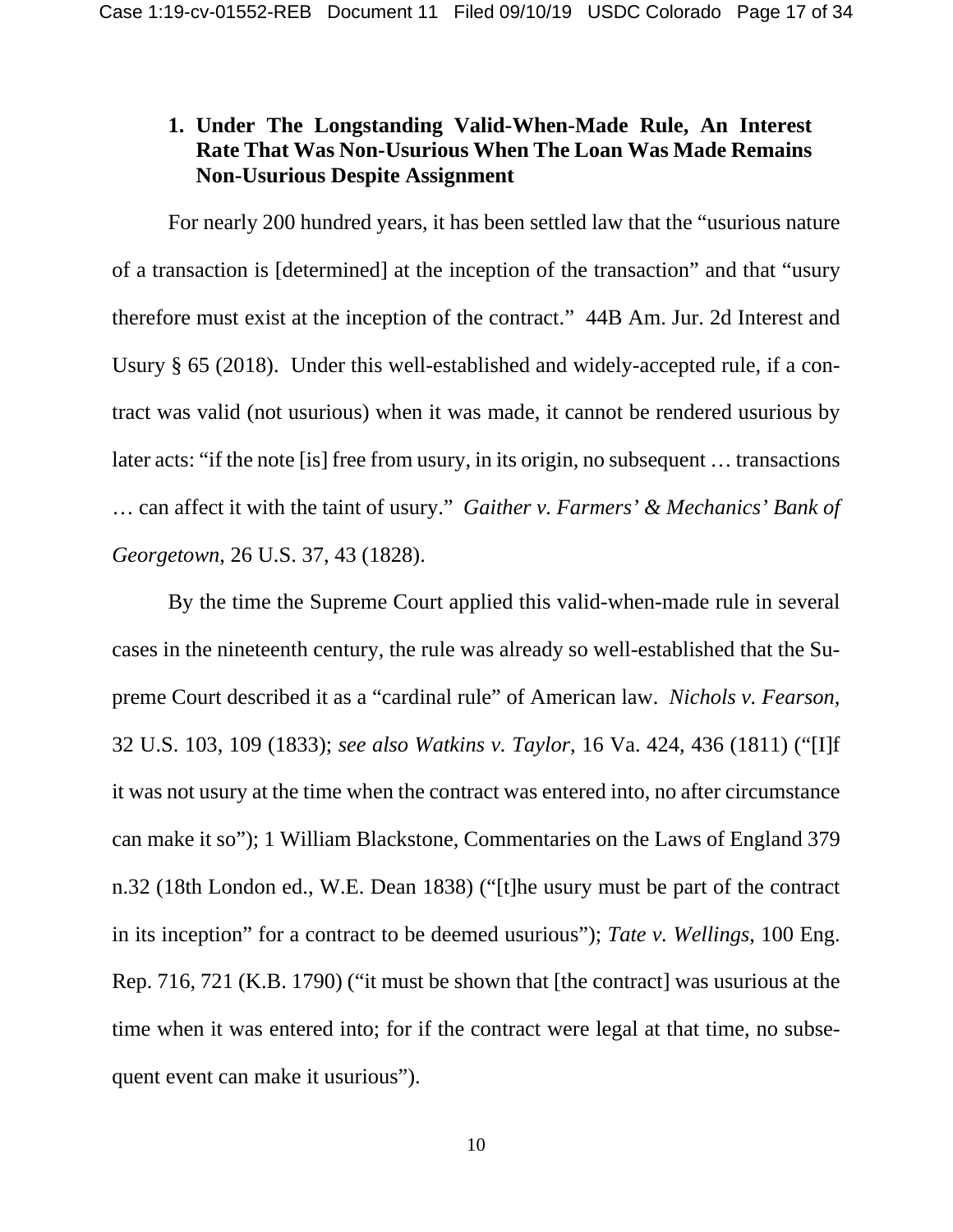The valid-when-made rule is dispositive here: since usury must exist at the inception of the contract, a later act—such as assignment—cannot change the nonusurious character of a loan that was not usurious when made. The Supreme Court has already held so in dealing precisely with the assignment issue, and so have many other courts more recently. *Nichols*, 32 U.S. at 106 (holding that the non-usurious character of a note does not change despite the note's assignment to another person, because "the rule of law is everywhere acknowledged, that a contract, free from usury in its inception, shall not be invalidated by any subsequent usurious transactions upon it"); *FDIC v. Lattimore Land Corp.*, 656 F.2d 139, 148-49 (5th Cir. 1981) (applying the rule to hold that a bank, as the assignee of the original lender, could enforce a note that was not usurious when made by the original lender because "[t]he non-usurious character of a note should not change when the note changes hands"); *Strike v. Trans-West Discount Corp.*, 92 Cal.App.3d 735, 745 (Cal. Ct. App. 4th Dist. 1979) (an assignee of a bank exempt from usury law was allowed to charge the exempt rate contained in the transferred loan because "a contract, not usurious in its inception, does not become usurious by subsequent events" such as the sale of the note to an assignee). *See also Tuttle v. Clark*, 4 Conn. 153, 153 (1822) ("not being usurious in its original concoction, [the instrument] did not become so, by the subsequent sale to the plaintiffs").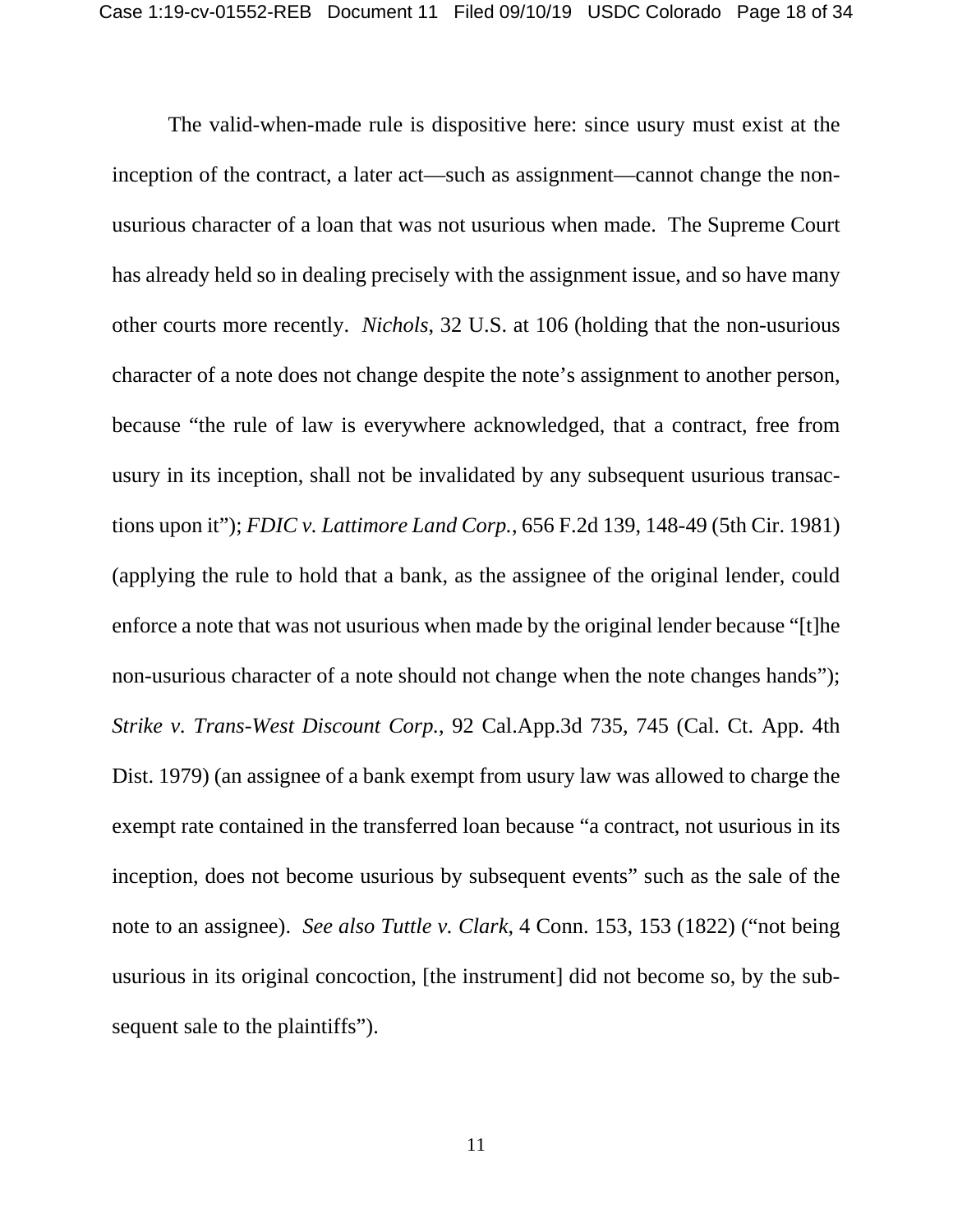The valid-when-made rule has withstood the test of time because it is compelled by commercial needs, fundamental fairness, and general principles of contract law. Lenders often need to transfer loans, and as the Supreme Court explained in allowing an assignee to enforce a valid-when-made rate, a debtor should not be allowed to "be discharged of a debt which he justly owes to someone" simply because the maker of the loan had to sell it. *Nichols*, 32 U.S. at 110.

Accordingly, the bankruptcy court correctly concluded that because the loan here was non-usurious when the bank made it, it did not become usurious upon its assignment, just as in *Nichols*, *Lattimore*, and *Strike*. Op. 20-22. Tellingly, the Debtor's brief in this appeal has no answer to the valid-when-made rule. This rule governs here no matter what law applies, as this cardinal rule is universal, and is applied "everywhere" (*Nichols*, 32 U.S. at 106). *See Concord Realty v. Cont'l Funding*, 776 P.2d 1114, 1120 (Colo. 1989) ("the usurious nature of a transaction must be determined from its inception"); *Waggener v. Holt Chew Motor Co.*, 274 P.2d 968, 971 (Colo. 1954) (usury is determined at "the time the loan is made"); *State v. J. C. Penney Co.*, 179 N.W.2d 641, 645 (Wis. 1970) (usury "must exist at the inception of the contract, since a contract which in its inception is unaffected by usury can never be invalidated by any subsequent usurious transaction"); *Hoffman v. Key Federal Sav. and Loan Ass'n*, 416 A.2d 1265, 1269 (Md. 1979) ("[t]he virtually universal rule is that a contract legal at its inception will not be rendered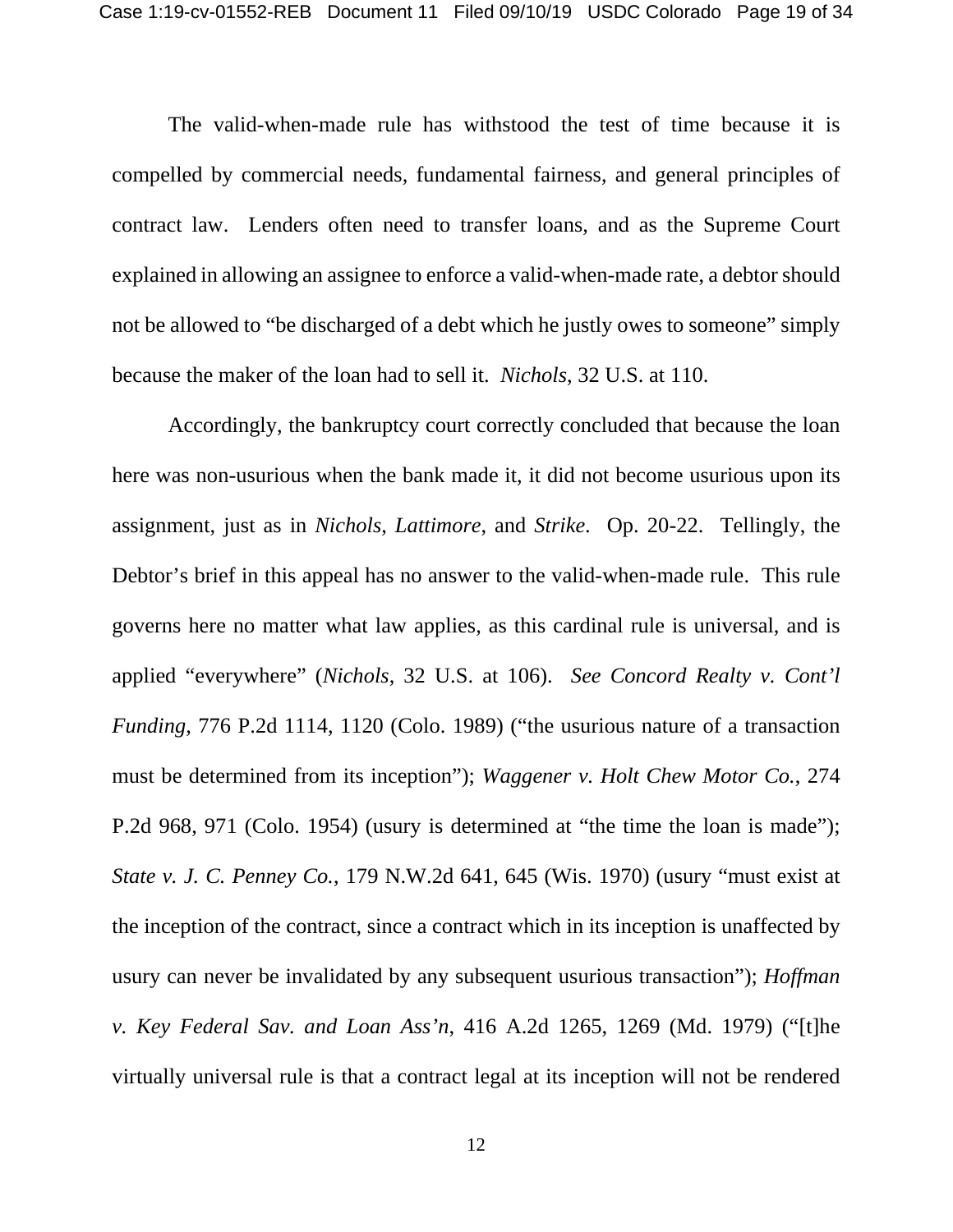usurious" by subsequent acts); *FDIC v. Tito Castro Constr.*, 548 F. Supp. 1224, 1227 (D.P.R. 1982) ("One of the cardinal rules in the doctrine of usury is that a contract which in its inception is unaffected by usury cannot be invalidated as usurious by subsequent events."); *First Nat'l Bank v. Danek*, 556 P.2d 31, 34 (N.M. 1976) ("[u]sury must exist at the inception of an agreement"); *Highway Equip. & Supply Co. v. Jones*, 153 N.W.2d 859, 863 (Neb. 1967) ("the usurious character of a transaction is determined as of the date of its inception"); *Saul v. Midlantic Nat'l Bank*, 572 A.2d 650, 658 (N.J. App. Div. 1990) ("Under New Jersey law, '[i]t has long been settled that if a note or security is valid when made, no subsequent act can make it usurious") (citation omitted).<sup>[9](#page-19-0)</sup>

<span id="page-19-0"></span><sup>9</sup> *See also Southwest Concrete Prods. v. Gosh Construction Corp.*, 51 Cal.3d 701, 708 (1990) ("a transaction that was not usurious at its inception cannot become usurious by virtue of" a later act); *Rangen, Inc. v. Valley Trout Farms, Inc.*, 658 P.2d 955, 959 (Id. 1983) ("Since the contract at its inception does not require a usurious payment, and it is only because of the customer's [later] voluntary act in failing to make the payment when due that a finance charge is levied, under the applicable law such charge cannot be usurious."); *Coral Gables First Nat. Bank v. Constructors of Fla., Inc*., 119 So. 2d 741, 746 (Fla. Dist. Ct. App. 1960) ("The general rule followed in this state is that the usurious character of a contract must be determined as of the date of its inception"); *Unity Plan Finance Co. v. Green*, 155 So. 900, 905 (La. 1934) (it is "elementary" that contract must be usurious at inception).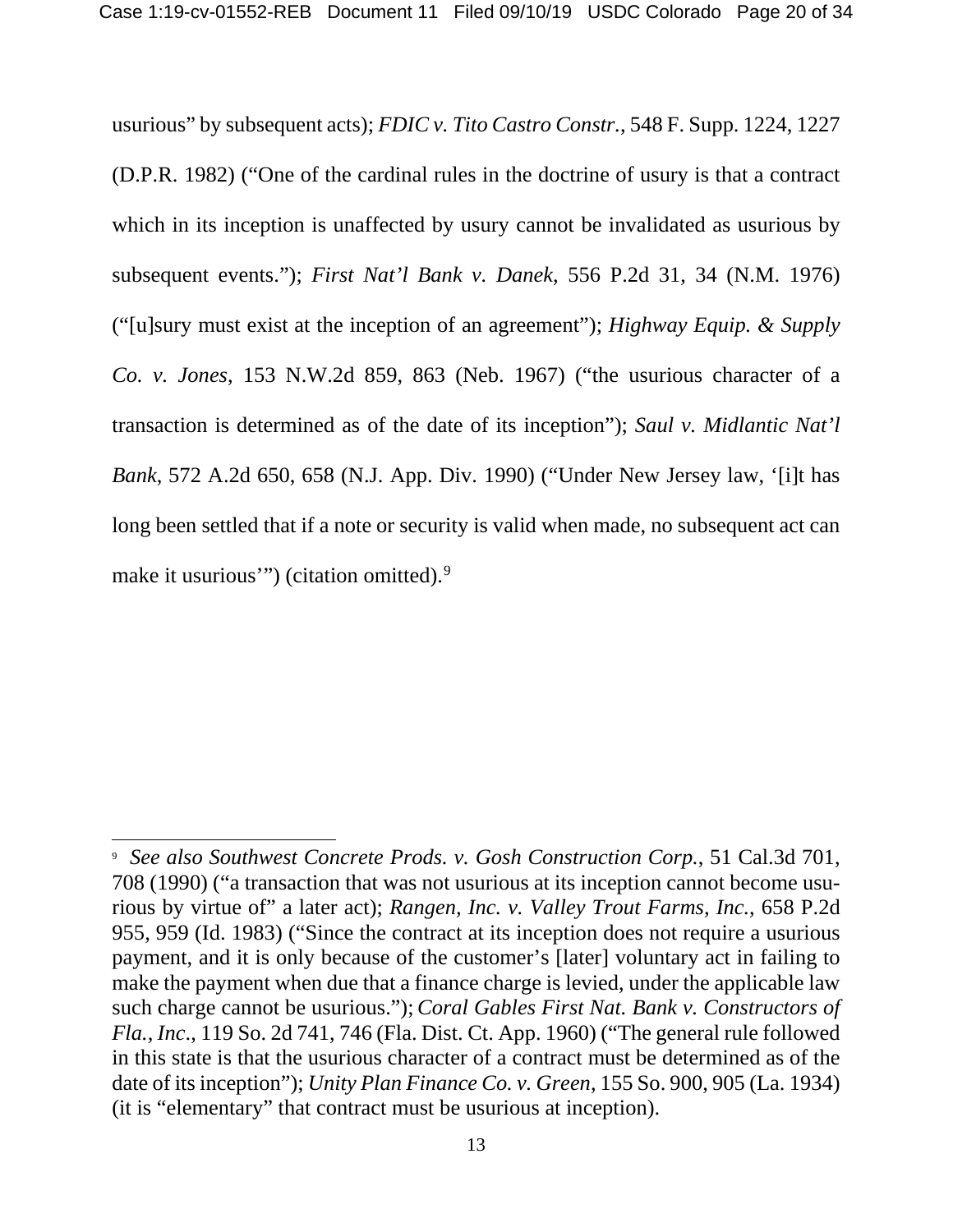### **2. Under Another Well-Settled Rule, An Assignee Succeeds To All The Assignor's Rights In The Contract, Including The Right To Receive The Interest Rate Agreed Upon In The Contract**

Another cardinal rule of contract law mandates the same result. It is wellsettled that an assignee succeeds to all the "rights and remedies possessed by or available to the assignor," and "stands in the shoes of the assignor." 6 Am. Jur. 2d Assignments § 108; *see also, e.g.*, *Dean Witter Reynolds Inc. v. Var. Annuity Life Ins. Co.*, 373 F.3d 1100, 1110 (10th Cir. 2004) (stating that it was long-established that "an assignee stands in the shoes of the assignor"). Under this "stand-in-theshoes" rule, the non-usurious character of a note would not change when the note changes hands, because the assignee is merely enforcing the rights of the assignor and stands in its shoes. As the Seventh Circuit held, "the assignee of a debt … is free to charge the same interest rate that the assignor … charged the debtor," even if, unlike the assignor, "the assignee does not have a license that expressly permits the charging of a higher rate." *Olvera v. Blitt & Gaines, P.C.*, 431 F.3d 285, 286, 289 (7th Cir. 2005) (Posner, J.). It was irrelevant that the assignee himself lacked express statutory permission to charge the higher interest rate. Rather, the relevant question was whether the *assignors* were authorized to charge that interest. *Id.* at 289. If the assignors were authorized to charge it, then "the common law kicked in and gave the assignees the same right, because the common law puts the assignee in the assignor's shoes, whatever the shoe size." *Id.*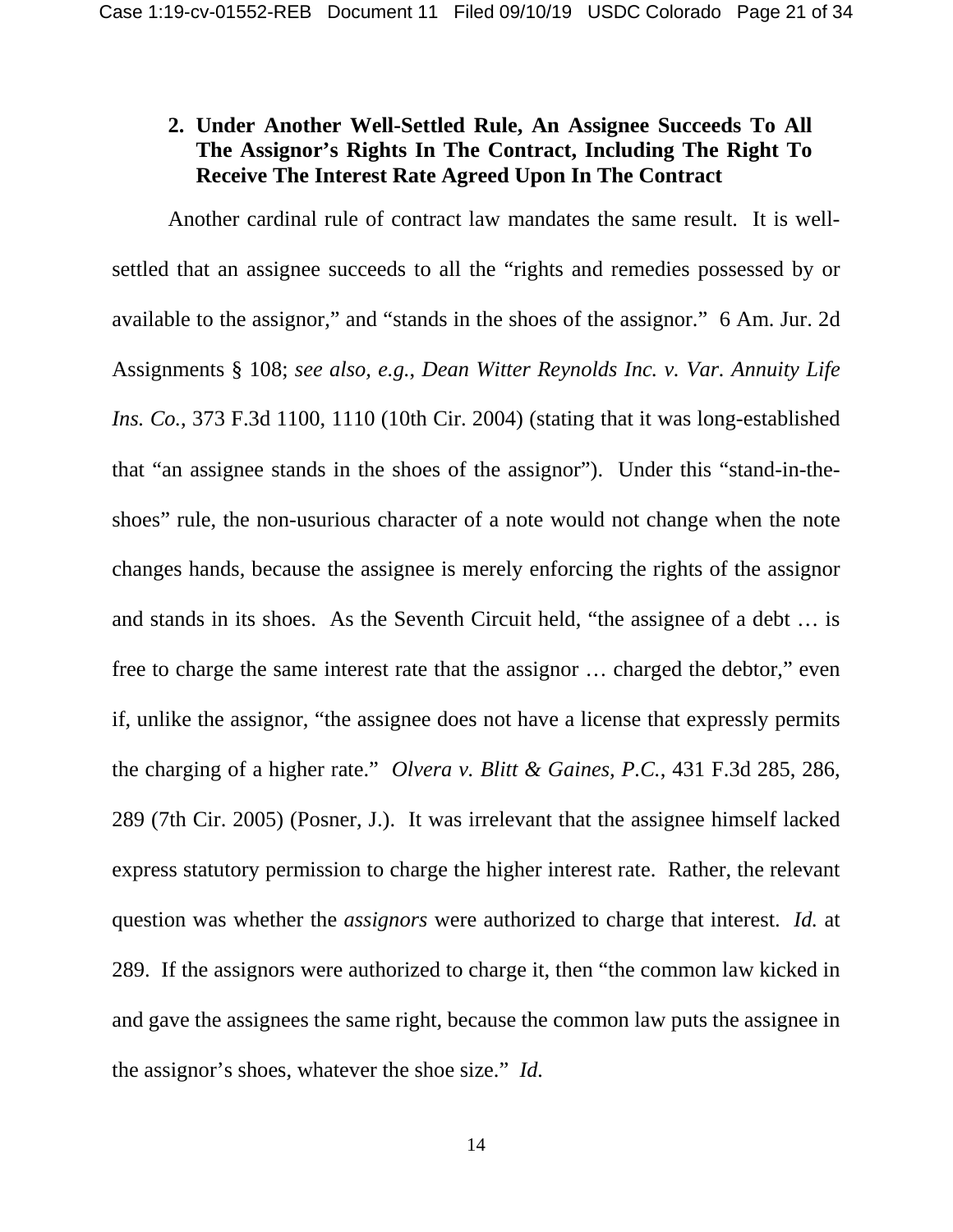So too here, because the assignor (Bank of Lake Mills) was authorized by federal statute to charge the interest in the Promissory Note, the assignee can enforce the same contractual right, since the law puts the assignee in the assignor's shoes. It is irrelevant whether the assignee has independent statutory authorization to charge the rate at issue. The assignee is merely enforcing the rights of the assignor, and the law "conceptualizes the matter" as if the assignor, not the assignee, "stands before the court." *Dean Witter Reynolds*, 373 F.3d at 1110. This result follows regardless of whether the law applicable to the enforcement of the Note is federal law, Wisconsin law, or Colorado law. Both states (and indeed, all states) recognize this foundational rule of the contract law of assignments. *See Tivoli Ventures, Inc. v. Bumann*, 870 P.2d 1244, 1248 (Colo. 1994) ("As a general principle of common law, an assignee stands in the shoes of the assignor."); *Farmers Acceptance Corp. v. Howard K. Delozier Construction Co.*, 496 P.2d 1016, 1018 (Colo. 1972) ("an assignee of contract rights stands in the shoes of the assignor"); *Gould v. Jackson*, 257 Wis. 110, 113 (1950) (an assignee "stands exactly in the shoes of [the] assignor. [The assignee] succeeds to all of [the assignor's] rights and privileges"); 6 Am. Jur. 2d Assignments § 108 (an assignee "stands in the shoes of the assignor").

The rule has been applied in other analogous contexts involving transfers of federal statutory rights. For example, when acting as receiver, the FDIC's right to transfer to a loan buyer the FDIC's longer federal statute of limitations "has been upheld by nearly every court that has examined the issue." *Tivoli Ventures, Inc.,*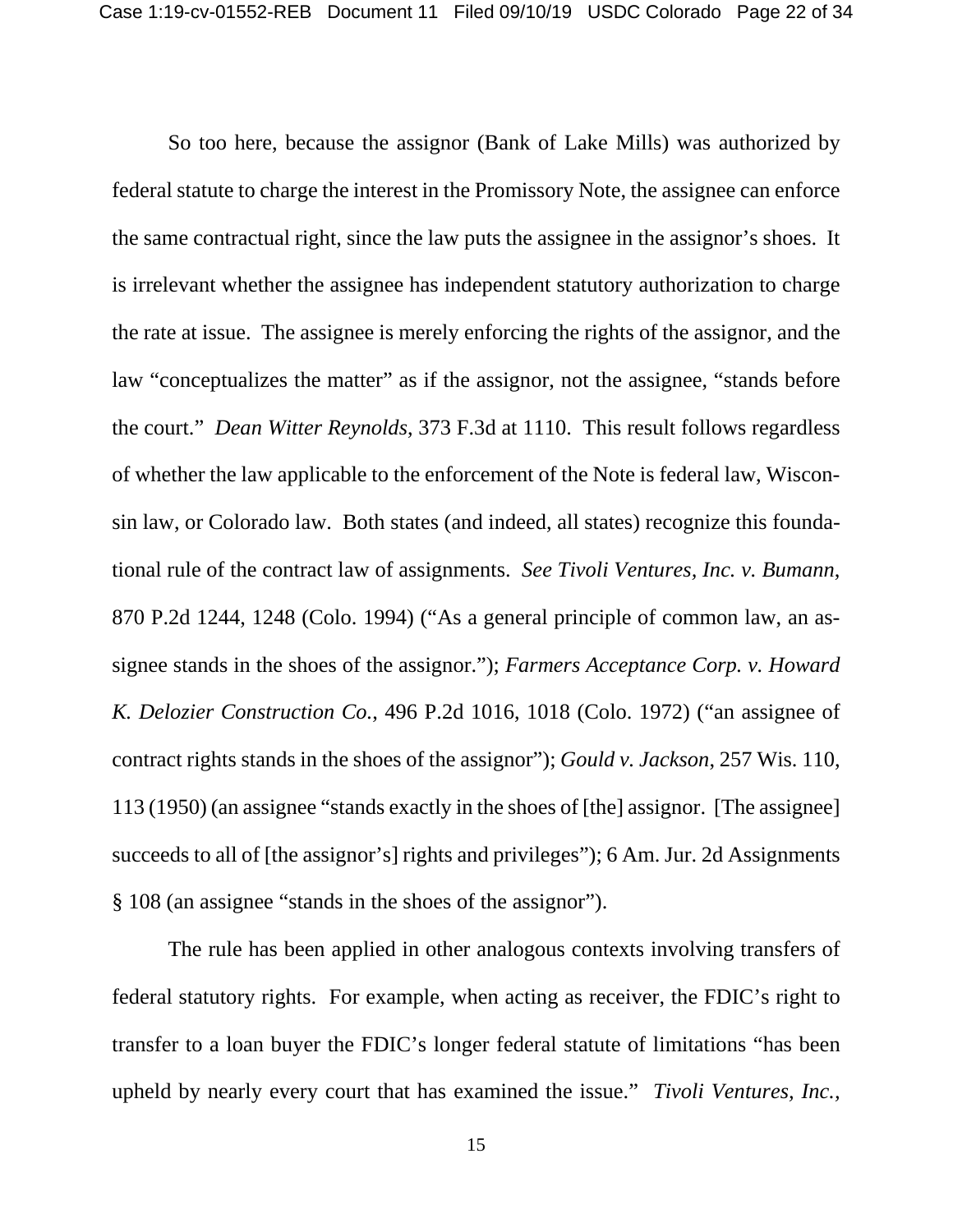870 P.2d at 1247 (collecting cases). Courts have allowed this result even if the FDIC's federal statute did not expressly confer the longer limitations right to the assignee itself, but only to the FDIC as receiver. As the Texas Supreme Court cogently explained, where a federal statute creates a special limitations rule for the FDIC, "[t]he FDIC, as possessor of this right, may transfer it incident to the asset to which the limitations period relates." *Jackson v. Thweatt*, 883 S.W.2d 171, 175 (Tex. 1994). "Thus, while the statute alone might not vest any rights in transferees, the statute combined with the common law of assignment does." *Id*. So too here, Section 1831d "combined with the common law of assignment" allows the assignee to lawfully charge the interest rate in the Promissory Note.

#### **3. Section 1831d Itself Gives Banks The Power To Assign Their Home-State Rates**

Section 1831d itself allows assignees to receive the interest rate agreed to in the loan. When Congress enacted the earliest predecessor of Section 85, it was already established that the banks' power to make loans carries with it the power to assign those loans. *Planters' Bank of Miss. v. Sharp*, 47 U.S. 301, 322-23 (1848); *see also* Op. 21 ("This has been an American rule for centuries"). Thus, when banks receive the power to make loans, they also receive the power to assign the loans, even if the power to assign is not expressly mentioned. *Id*. As the Supreme Court explained, "in [making] notes and managing its property in legitimate banking business, [a bank] must be able to assign or sell those notes." *Planters*, 47 U.S. at 323.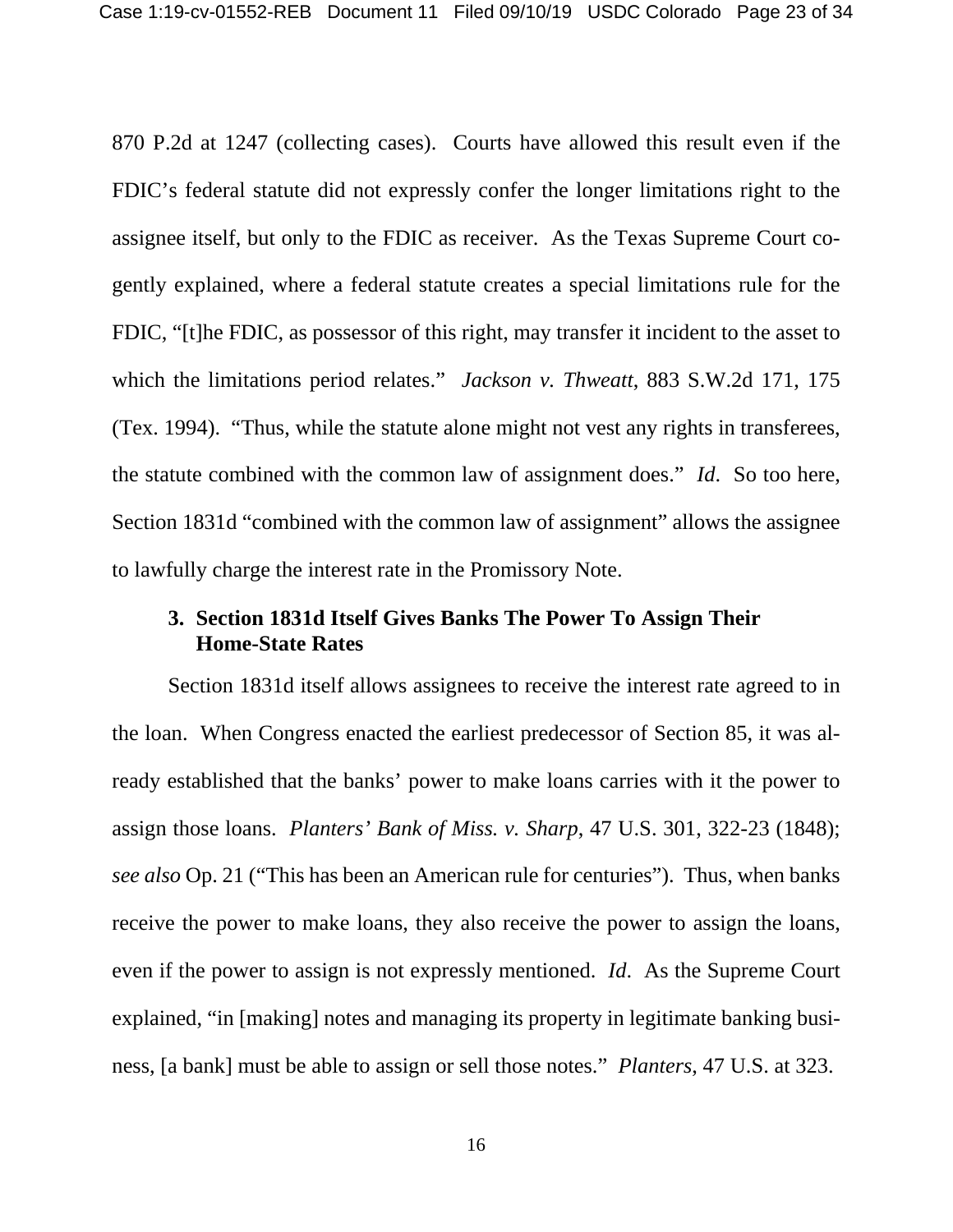Congress enacted DIDA against this legal backdrop, and thus understood that the banks' authority to assign their usury-exempted rates was inherent in their authority to make loans at those rates. Indeed, Congress viewed another DIDA usury exemption (codified as § 1735f-7a) as inherently allowing banks to transfer their usury-exempted interest rates to assignees, even if that exemption did not mention assignees. *See* S. REP. 96-368, 1980 U.S.C.C.A.N. 236, 254-55 (1980) (stating with respect to that DIDA usury exemption that "loans originated under this usury exemption *will not be subject to claims of usury even if they are later sold* to an investor who is not exempt under this section") (emphasis added).

Any other interpretation would defeat the purpose of the statute. As one court explained, if banks cannot transfer their usury-exempted rates (and assignees cannot enforce them), loans sales to the "secondary market" would be "uneconomic," which "would be disastrous in terms of bank operations" because banks need the ability to sell loans in order to properly maintain their capital, liquidity, and ultimately, their safety and soundness. *Strike,* 92 Cal. App. 3d at 745. Thus, to avoid frustrating the purpose of a California provision exempting banks from usury laws, the *Strike* court held that the provision necessarily allowed the bank's assignees to enforce the bank's interest rate even if the language of the provision did not mention assignees. *Id*. (stating that a different interpretation was "not conformable to" the purpose of the banks' exemption). So too here, to avoid frustrating the purpose of Section 1831d, a bank's statutory authority to charge interest at the rate permitted by its home State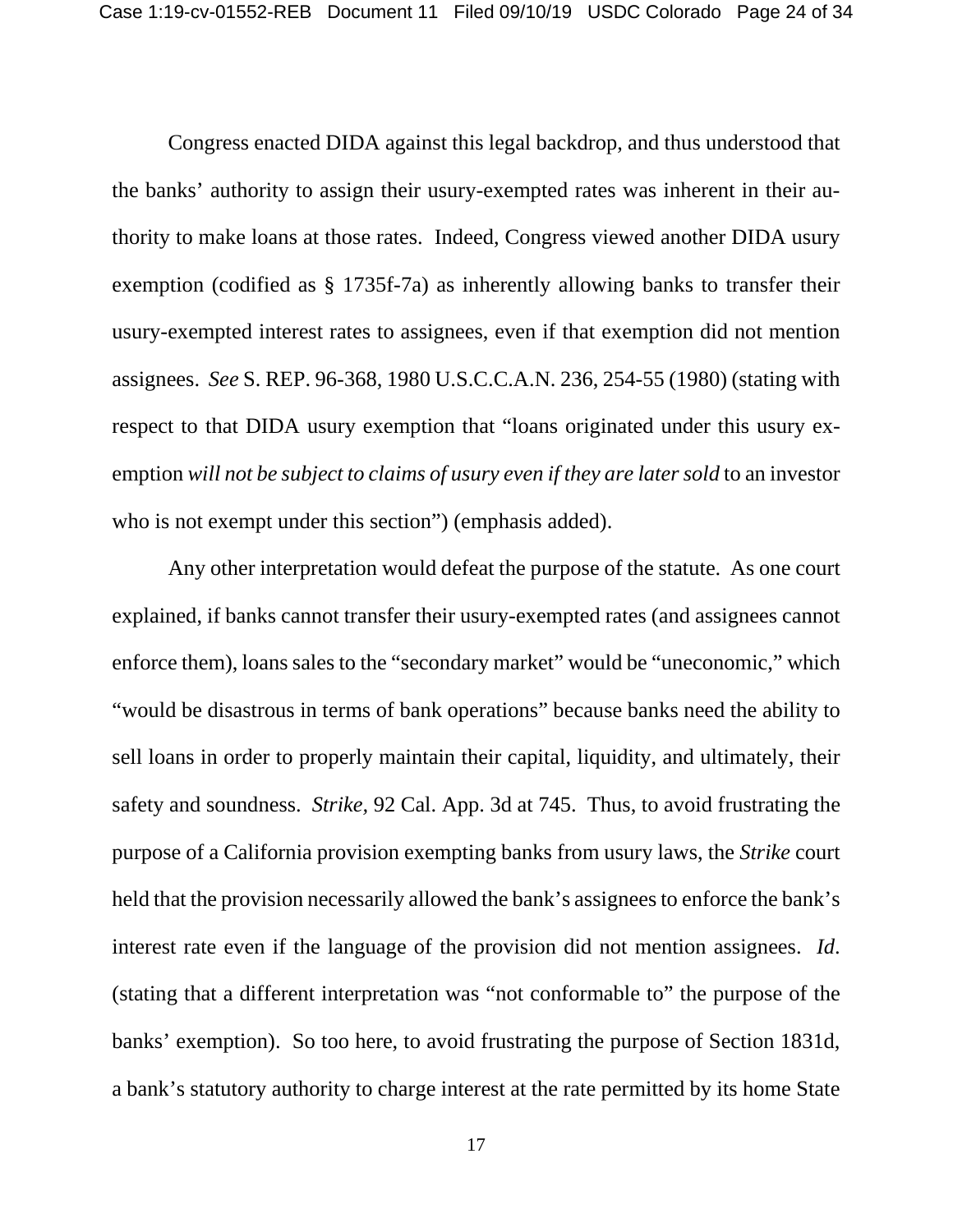must inherently encompass the power to convey that usury-exempted rate to an assignee. [10](#page-24-0) *See also Bob Jones Univ. v. U.S.*, 461 U.S. 574, 586 (1983) (it is a "wellestablished canon of statutory construction" that courts avoid an interpretation that would "defeat [the] plain purpose" of a statute).

As evinced by its plain text, Section 1831d's purpose is to allow banks to fully benefit from the interest rates allowed by their home states. That benefit would be hollow if banks lacked the power to use the originated loans for their usual commercial purposes, including assignment. The power to assign is indispensable in modern commercial transactions, $<sup>11</sup>$  $<sup>11</sup>$  $<sup>11</sup>$  and even more so in banking. Banks need to</sup> be able to sell their loans in order to maintain adequate capital and liquidity, and to preserve their financial soundness.[12](#page-24-2) As the Supreme Court explained, "in managing its property in legitimate banking business, [a bank] *must be able to assign or sell* those notes when necessary and proper, as, for instance, to procure more [liquidity] in an emergency, or return an unusual amount of deposits withdrawn, or pay large debts." *Planters*, 47 U.S. at 323 (emphasis added).

<span id="page-24-0"></span><sup>10</sup> After *Strike* was decided in May 1979, the California exemption at issue was amended to explicitly apply to "successors in interest" of exempt lenders, for loans issued after November 7, 1979.

<span id="page-24-1"></span><sup>&</sup>lt;sup>11</sup> Sprint Communications Co. v. APCC Services, Inc., 554 U.S. 269, 276 (2008) (assignments are part of the "the pragmatic necessities of trade").

<span id="page-24-2"></span><sup>12</sup> Loan sales and securitizations provide banks with "a useful funding, capital, and risk management tool" by allowing banks "to obtain lower cost funding, diversify [their] funding sources, … and increase [their] ability to manage interest rate risk." FDIC, Credit Card Securitization Manual, Introduction (2007), https://www. fdic.gov/regulations/examinations/credit\_card\_securitization/ch1.html. Loan sales also help banks maintain safe asset concentration levels. *Id*.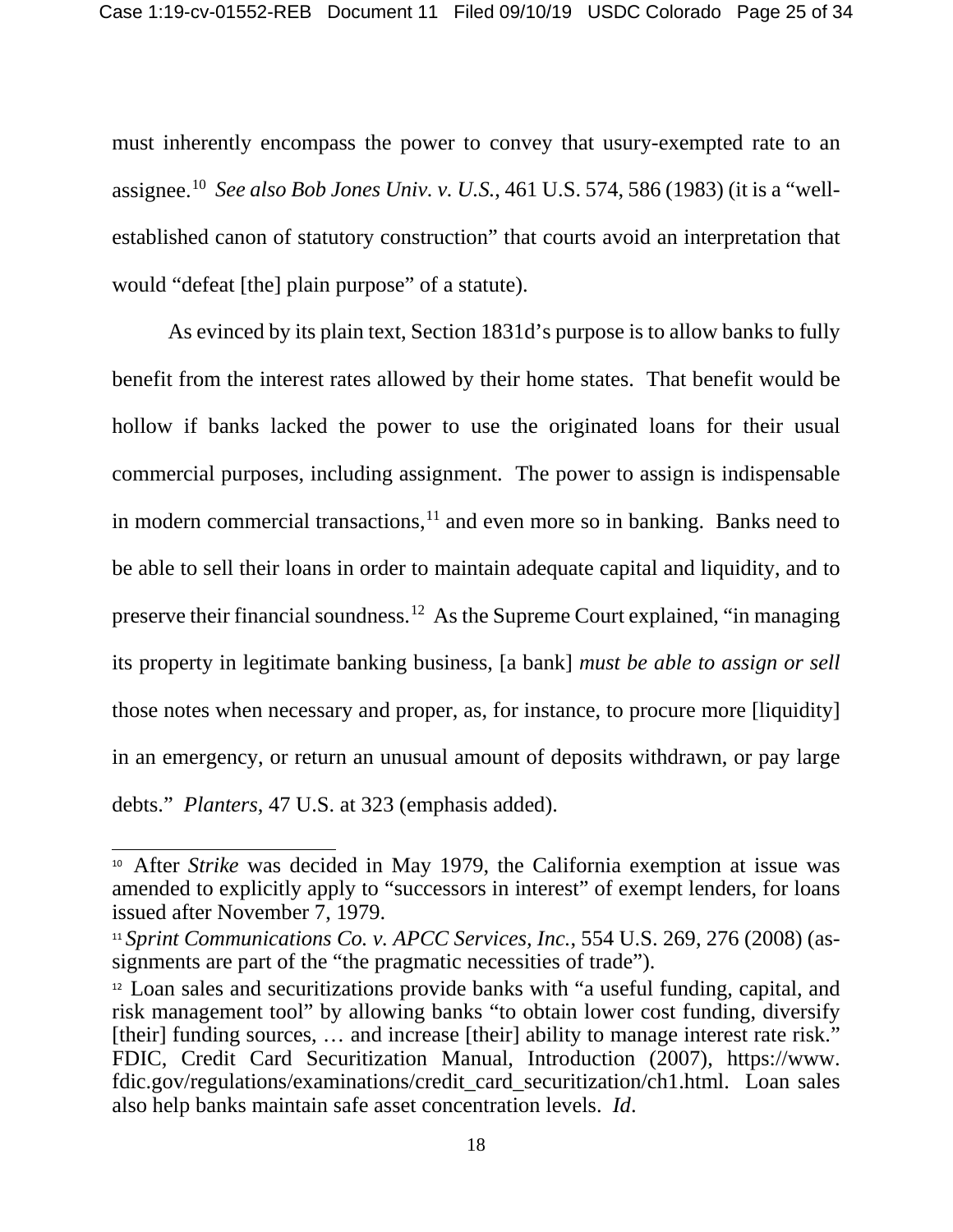The ability to sell loans is indispensable even to banks that prefer not to "dispose of their notes often," as unexpected needs to pay large debts or "pressures" caused by deposit withdrawals can happen to all banks, and thus all banks must be able to sell loans in order to be able to repay such debts and protect against failure. *Id.* Congress could not have intended to give banks a stunted right that leaves them exposed in such emergencies. *See Franklin Nat'l Bank v. New York*, 347 U.S. 373, 378 (1954) (because a bank needs to be able to advertise in order to grow its deposit business, the bank's statutory right to accept savings deposits implicitly incorporated the right to advertise such deposits, as Congress could not have intended to give banks a stunted right—to merely "permit a national bank to engage in a business but gave no right to let the public know about it").

For these reasons, interpreting the statute in light of its history, purpose and in accordance with traditional principles of statutory construction compels the conclusion that Congress intended to confer on banks a *meaningful* right to make loans at the rates allowed by their home states, which necessarily includes the ability to transfer those rates. And because Section 1831d allows banks to transfer their homestate rates, Section 1831d expressly preempts state restrictions on the assignability of such rates, including restrictions on the assignee's ability to enforce the rates. *See* 12 U.S.C. § 1831d (stating that any "State constitution or statute" that is contrary to Section 1831d "is hereby preempted for the purposes of this section").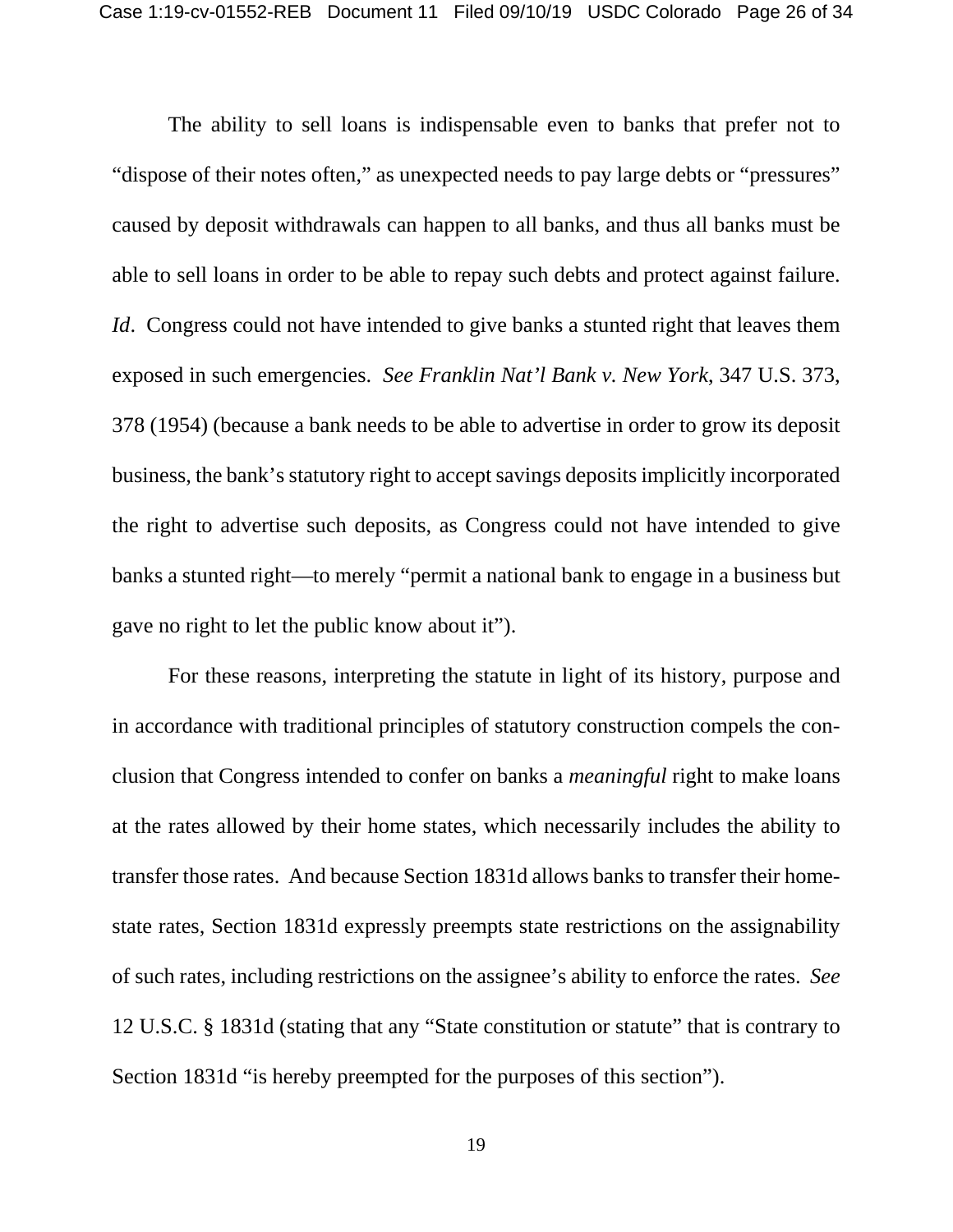Even if Section 1831d did not expressly provide for preemption, a state law that restricts a bank's ability to assign loans made under Section 1831d (including by preventing assignees from enforcing the transferred interest rate) would be preempted under ordinary principles of conflict preemption. [13](#page-26-0) As the Supreme Court has repeatedly made clear, state laws that purport to restrict a power conferred by federal banking law are in clear conflict with the federal law and are therefore preempted even if the federal law merely permits, but does not require, the bank to use that federal power. *See, e.g., Fidelity Federal Savings & Loan Assn. v. de la Cuesta*, 458 U. S. 141, 155 (1982) (holding that state law restricting banks' ability to use and enforce due-on-sale clauses conflicted with federal law that allowed such clauses and was therefore preempted, and that "[t]he conflict does not evaporate because the [federal law] simply permits, but does not compel, federal savings and loans to include due-on-sale clauses in their contracts").

Preemption applies even when the power given by the federal statute is implicit, as here. *Franklin*, 347 U.S. at 378 (finding a "clear conflict" between federal law, which authorized national banks to receive savings deposits but did not explicitly permit (much less require) national banks to advertise, and New York law, which forbade them to use the word "savings" in their advertising).

<span id="page-26-0"></span><sup>&</sup>lt;sup>13</sup> Conflict preemption provides an additional basis for preemption even when a statute contains an express preemption clause as here. *Arizona v. U.S.*, 567 U.S. 387, 406 (2012).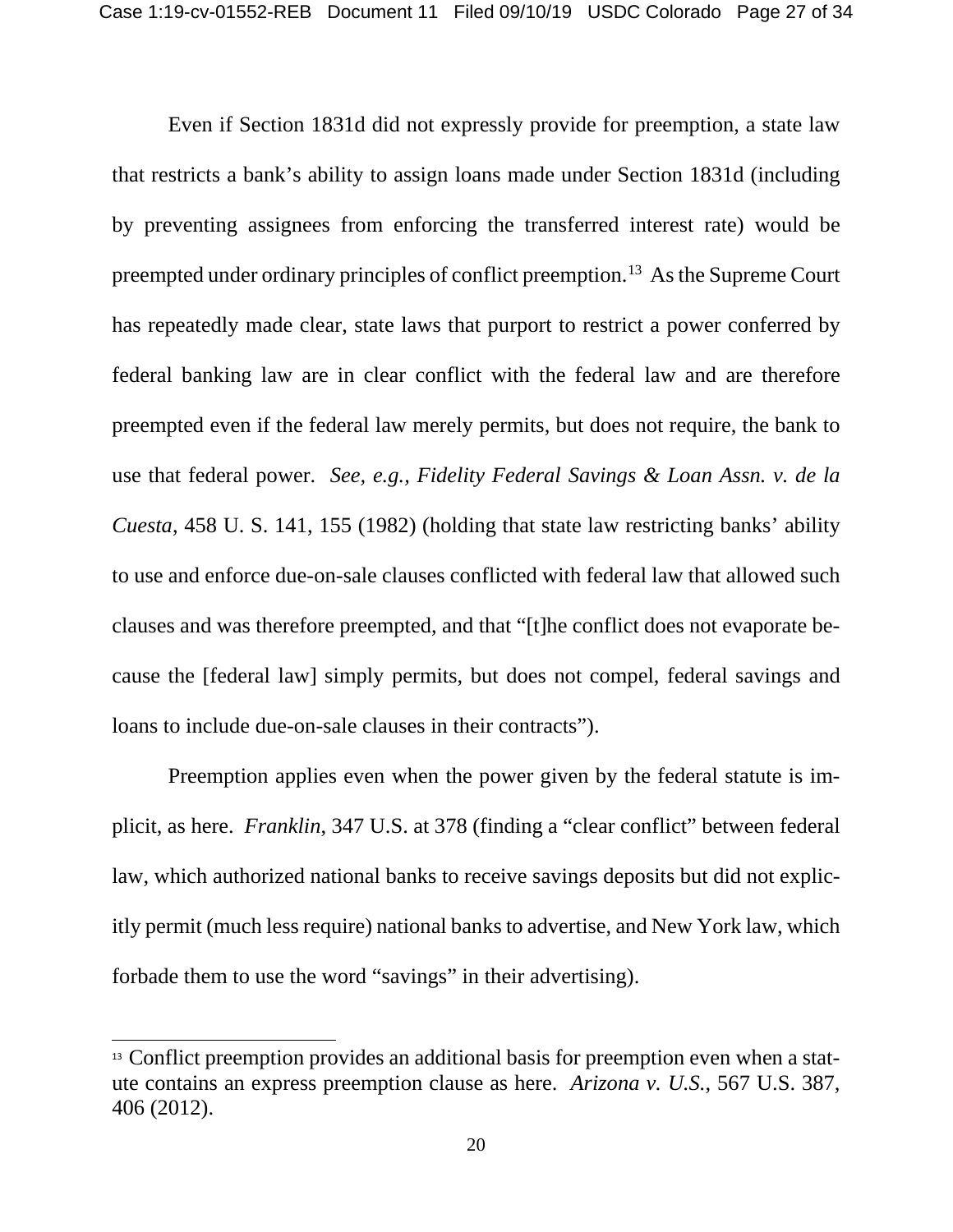#### **B. The Debtor's Cases Are Inapposite**

The Debtor has no answer to the valid-when-made rule, which by itself defeats its usury claim. Instead, the Debtor relies on *Meade v. Avant of Colorado, LLC*, 307 F. Supp. 3d 1134 (D. Colo. 2018), and *Madden v. Midland Funding*, LLC, 786 F.3d 246 (2d Cir. 2015), which do not address the rule.

As the bankruptcy court showed, *Meade* never reached the issues presented here. *Meade* looked at just one question: whether Section 1831d completely preempted state law so as to transform the state-law usury claims asserted by the complaint in that case into federal causes of action and thus give rise to a right of removal to federal court. 307 F. Supp. 3d at 1137. Complete preemption is not a "measure of the breadth of the preemption" but rather involves a situation in which a federal law "substitutes a federal cause of action for the state cause of action," which then permits removal. *Schmeling v. NORDAM*, 97 F.3d 1336, 1339 (10th Cir. 1996). *Meade* expressly acknowledged that its holding on complete preemption has no bearing on the separate defenses of express preemption or conflict preemption and agreed that these two defenses might ultimately defeat the plaintiffs' claims in that case "on the merits." 307 F. Supp. 3d at 1145. *Meade* merely concluded that these two defenses do not give rise to federal question jurisdiction (and thus to a right of removal). *Id*. *Meade* declined to address the merits of those preemption defenses, which it left for the state court to decide on remand. *Id*.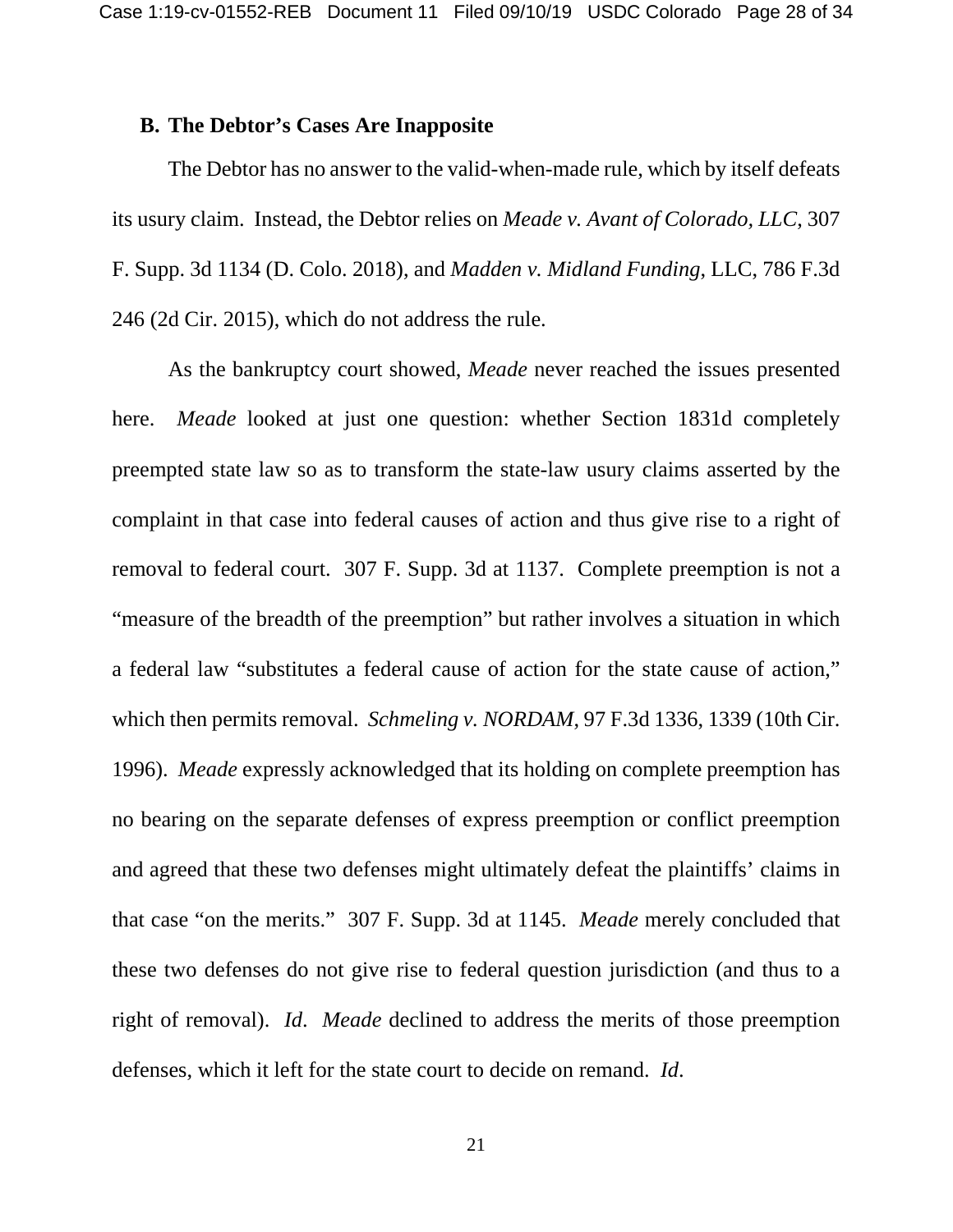The Debtor argues that even if *Meade* expressly declined to address the merits of the two preemption defenses at issue here, *Meade*'s analysis of complete preemption might nevertheless inform the analysis here because *Meade* noted that Section 1831d was silent on the rights of assignees. But the rights given by a statute need not always be expressly mentioned—they are often implicit in the other rights given by the statute. Preemption still applies even in such cases. *See, e.g.*, *Franklin*, 347 U.S. at 378 (preempting state advertising restrictions because the banks' right to advertise was implicit in their right to accept savings deposits, even if the right to advertise was not mentioned in the federal statute at issue). Here, as discussed in Part B.3 above, the banks' right to assign loans charging their home-state rates is encompassed in their statutory right to make loans at those rates. Therefore, Section 1831d preempts state laws that restrict the banks' ability to assign (including laws that do so by preventing assignees from enforcing the transferred interest rate).

In any event, the valid-when-made rule and the stand-in-the-shoes rule are not silent on the rights of assignees: as shown above, they give assignees the right to enforce the interest rates charged in the transferred loan. *Meade* expressly acknowledged that while both of these rules could provide a defense on the merits in that case, it was not addressing any such defenses. *Id*. at 1152. Those defenses, the court held, must be presented instead in state court. *Id*. Thus, nothing in *Meade* informs this Court's analysis of these two rules, much less precludes affirming the bankruptcy court based on these rules. The Debtor's reliance on a host of other complete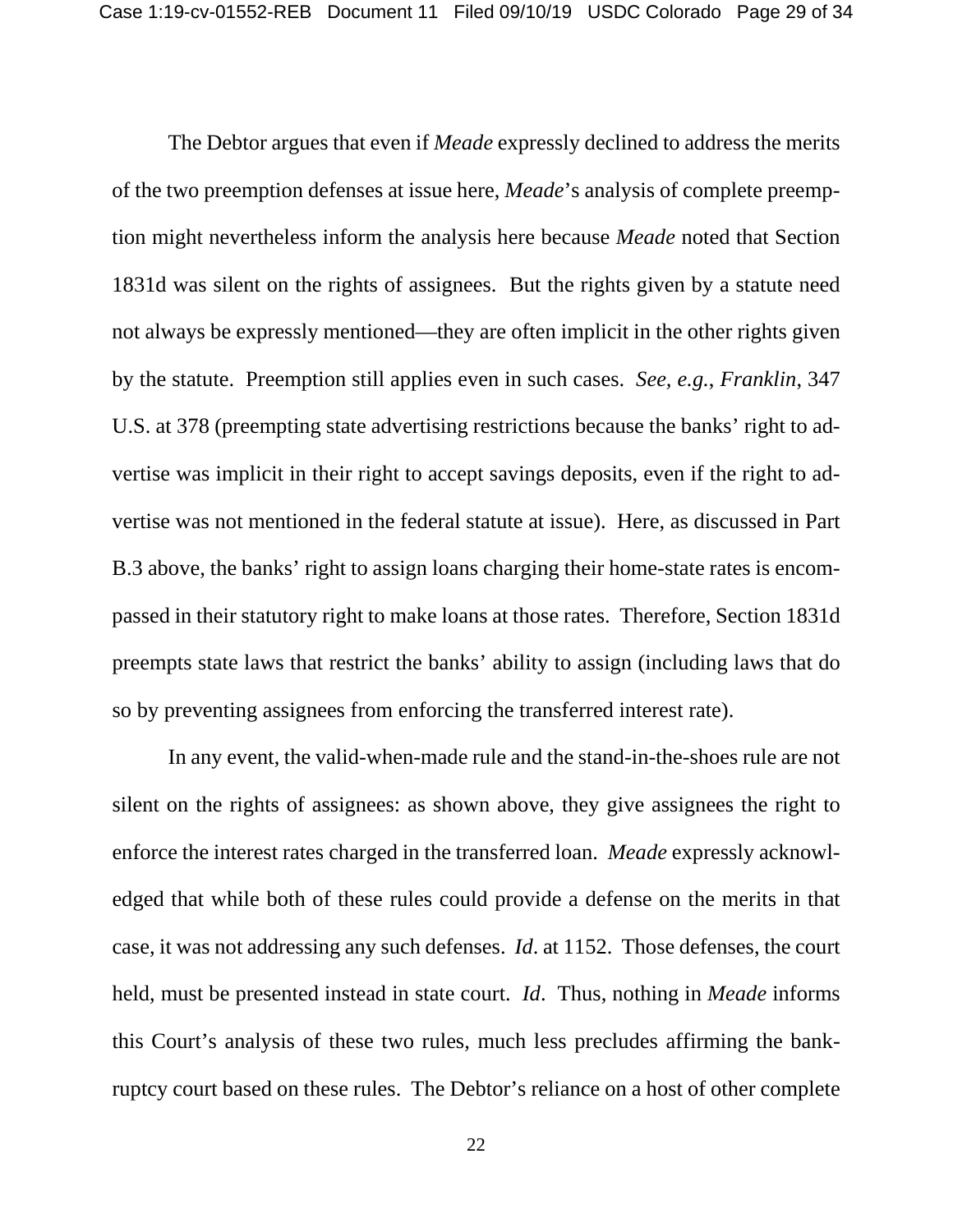preemption cases fails for the same reason—none of them considered these two rules, nor whether conflict or express preemption defeats a usury claim on the merits.

The only case cited by the Debtor that does not involve complete preemption is *Madden*. But *Madden* failed to consider the valid-when-made rule and the standin-the-shoes rule, either of which defeats the Debtor's usury claim. Because both Colorado and Wisconsin law apply those rules, those rules govern here no matter what law applies to the Promissory Note. The bankruptcy court therefore correctly rejected *Madden* as contrary to the cardinal rules that govern this case. Op. 22 n.57. *Madden*'s disregard of two centuries of established law—without even addressing such law—is not just wrong: it is unfathomable. And it is doubly disconcerting given its negative impact on the credit markets and the banking system. *See, e.g.*, U.S. Dep't of Treasury, Report: A Financial System That Creates Economic Opportunities, Nonbank Financials, Fintech, and Innovation at 92 (July 2018) (explaining that *Madden* was wrongly decided and has the effect of "restricting access to credit"). $^{14}$  $^{14}$  $^{14}$ 

*Madden* also erred in concluding that state law did not conflict with federal law because state law did not actually prohibit *banks* from assigning loans but merely prohibited *assignees* from enforcing the interest rate in the loans. *Madden*, 786 F.3d at 251 (finding no preemption because "state usury laws would not prevent consumer debt sales by national banks" but "limit[] only activities" of the assignees).

<span id="page-29-0"></span><sup>14</sup> Available at https://home.treasury.gov/sites/default/files/2018-07/A-Financial-System-that-Creates-Economic-Opportunities---Nonbank-Financi....pdf.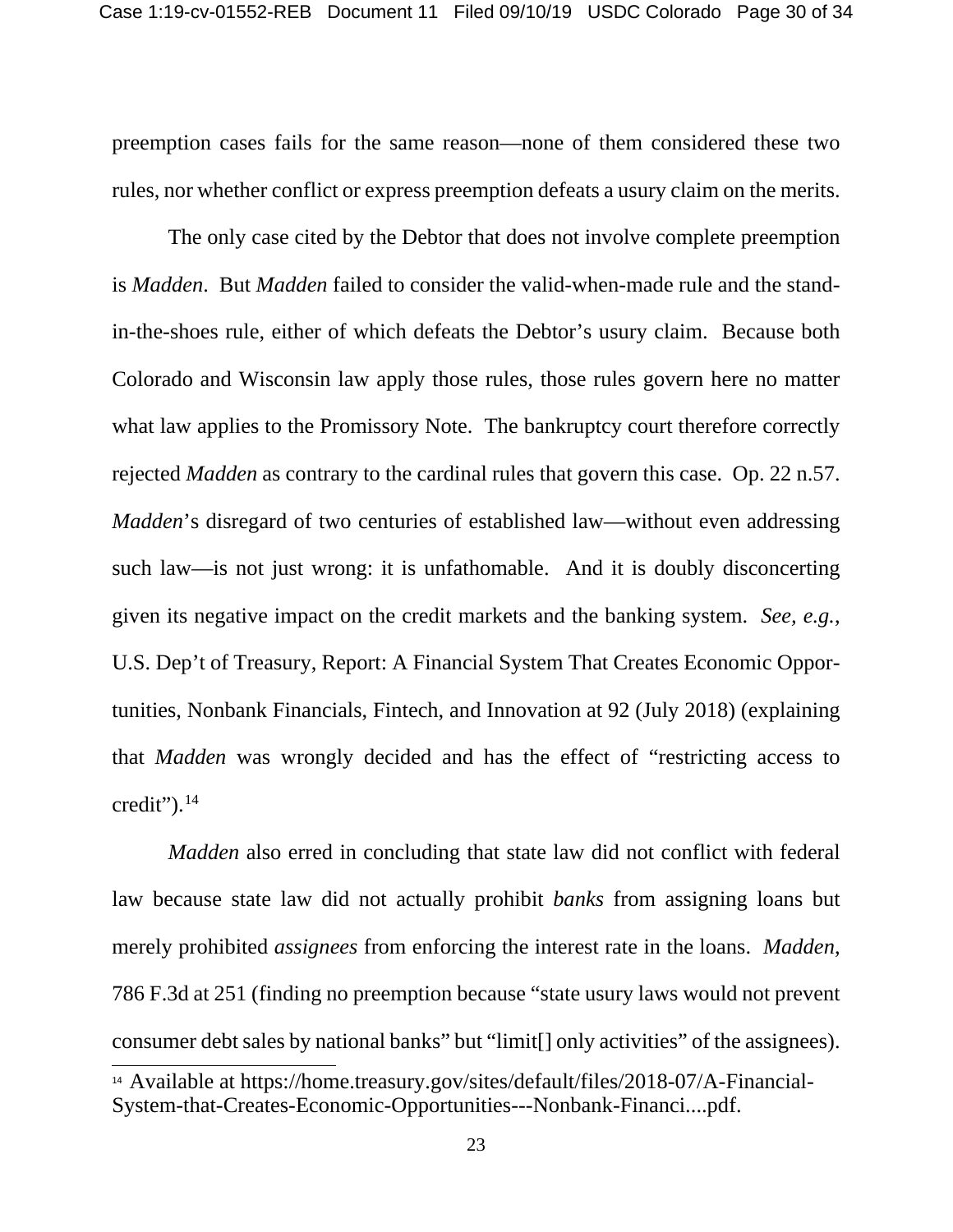*Madden*'s idea that a bank is not prevented from assigning when its assignees are not allowed to enforce the transferred interest rate blinks reality: if the interest rate is not enforceable upon assignment, there is nothing for the bank to assign. Section 1831d gives banks a right to transfer their home-state rates, not a right to transfer "zero." Thus, as the Solicitor General of the United States and the OCC also explained, *Madden* is wrong because a state law that prohibits assignees from enforcing the transferred rates actually makes the *banks'* rights to transfer those interest rates non-assignable in practice.<sup>[15](#page-30-0)</sup> That state law is therefore preempted because it is contrary to Section 85 and Section 1831d, which, as discussed above, allow banks to transfer their rates to assignees.

#### **CONCLUSION**

For the foregoing three reasons, the decision of the bankruptcy court should be affirmed. Affirmance would preserve the banks' longstanding ability to engage in loan sales, would reaffirm the traditional protections that such loan sales have received under the law, would ensure the proper functioning of the credit markets, and would promote safety and soundness in the banking sector by supporting loan sales and securitizations, which are used to manage capital and liquidity positions.

<span id="page-30-0"></span><sup>15</sup> Brief for the United States as Amicus Curiae in *Madden*, 2016 WL 2997343 at  $*12(2016).$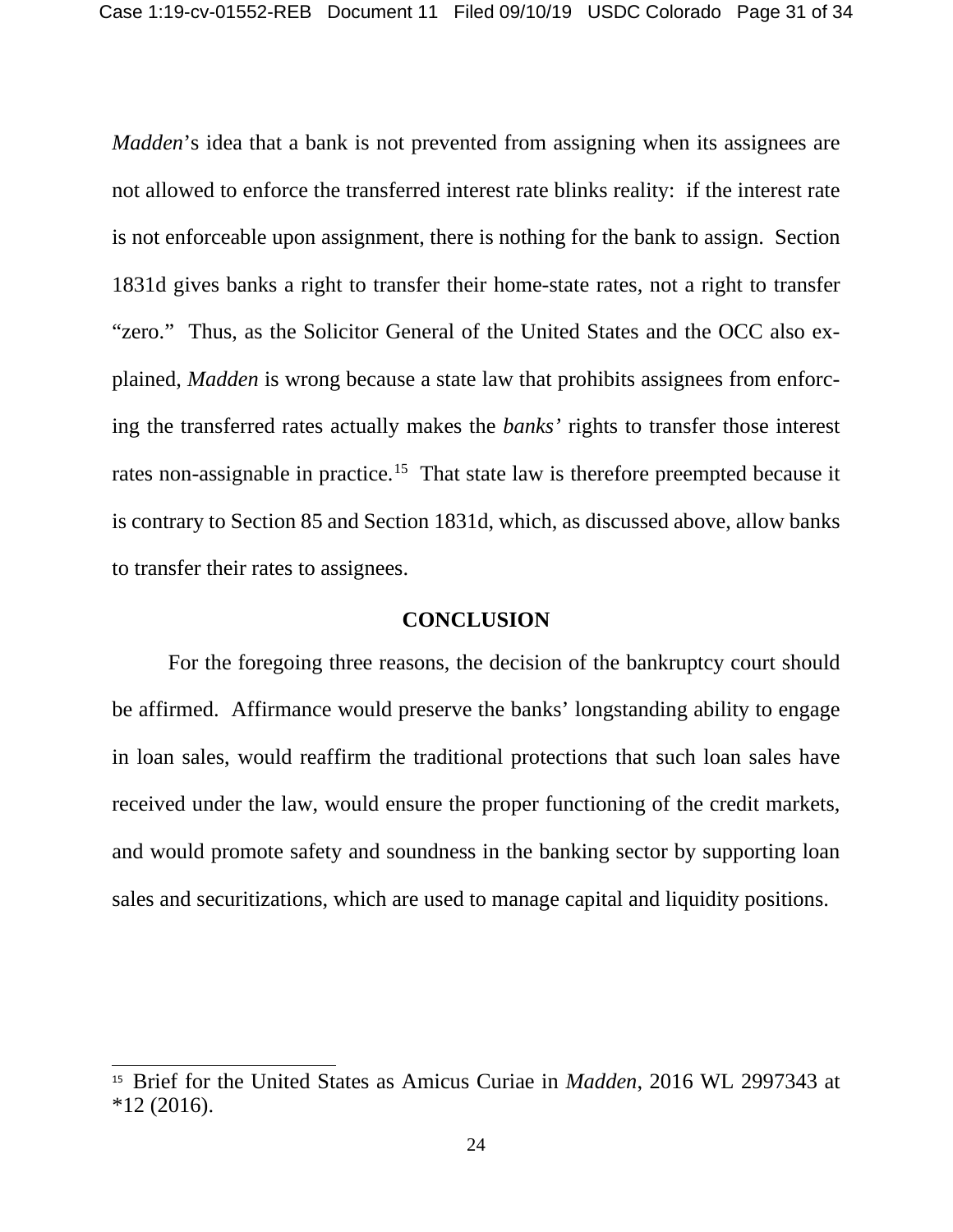Respectfully submitted,

NICHOLAS J. PODSIADLY General Counsel FLOYD I. ROBINSON Deputy General Counsel COLLEEN J. BOLES Assistant General Counsel J. SCOTT WATSON Senior Counsel

s/ Minodora D. Vancea MINODORA D. VANCEA Counsel Federal Deposit Insurance Corporation 3501 Fairfax Drive, VS-D7176 Arlington, VA 22226-3500 (703) 562-2049 mvancea@fdic.gov  *Counsel for the FDIC*

JONATHAN V. GOULD Senior Deputy Comptroller and Chief Counsel BAO NGUYEN Principal Deputy Chief Counsel GREGORY F. TAYLOR Director of Litigation MICHAEL K. MORELLI Office of the Comptroller of the Currency 400 7th Street S.W. Washington, D.C. 20219 *Counsel for the OCC*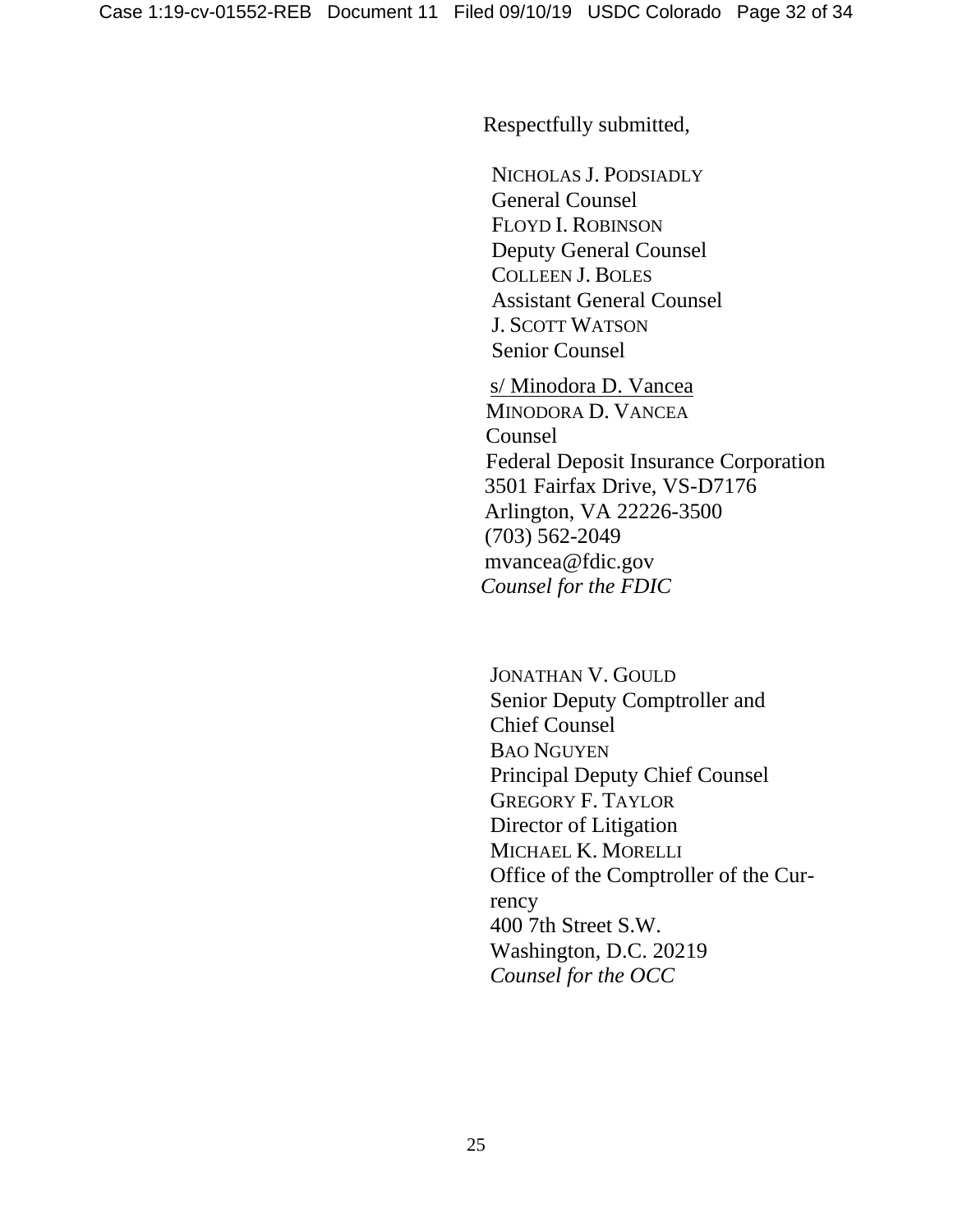## **CERTIFICATE OF COMPLIANCE**

This amicus brief complies with the type-volume limitation of Rule  $8017(a)(5)$  (and  $8015(a)(7)(B)$ ) because it contains 6,495 words, excluding the parts of the brief exempted by Rule  $8015(a)(7)(B)(iii)$ .

Dated this 10th day of September, 2019.

s/ Minodora D. Vancea Minodora D. Vancea *Counsel for FDIC*